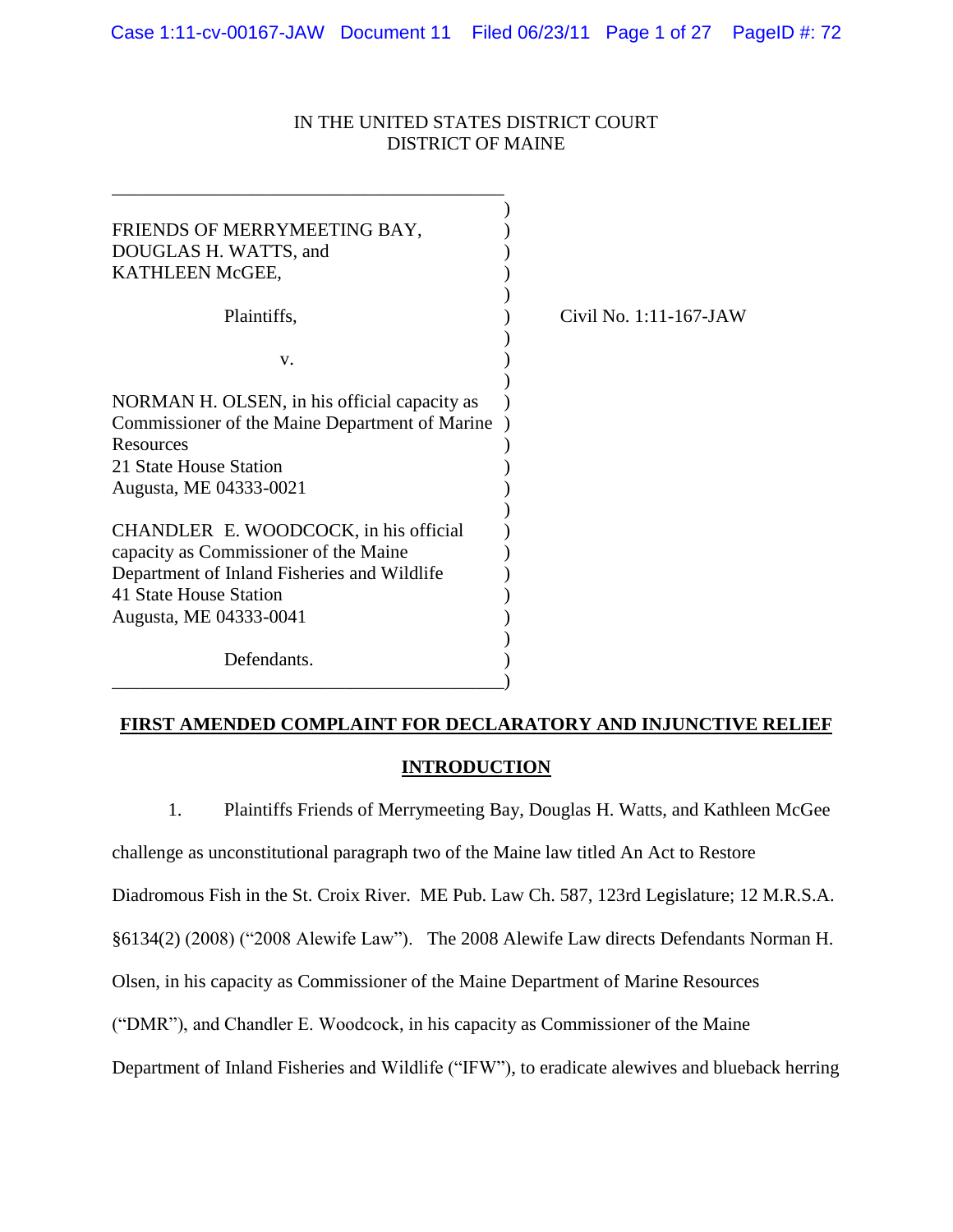(collectively, "alewives") from their historic spawning and nursery habitat in the St. Croix River basin in Maine. Under the Supremacy Clause of United States Constitution, the 2008 Alewife Law is preempted by the Federal Water Pollution Control Act ("Clean Water Act" or "CWA"). The actions by Defendants to implement the 2008 Maine law are, therefore, also unlawful.

2. Alewives are ecologically, economically, historically, and culturally important to the St. Croix River basin and the entire Gulf of Maine ecosystem. The St. Croix River once produced the largest population of alewives in New England. Today, however, only a small fraction of that former population is found in a short section of the St. Croix River. Alewives play a keystone role in the river and coastal ocean ecosystem, serving as food for many other species of fish, marine mammals, and birds. They are fished for by commercial and recreational fishermen, and are valuable to fisherman and related coastal economies as bait for lobster and recreational fishermen, and as forage for commercially valuable species like cod, halibut, and tuna.

3. Although the title of the 2008 Alewife Law suggests its purpose is to restore diadromous fish (fish that travel between salt and fresh water), by its terms the 2008 Alewife Law requires the opposite. Paragraph two of the law directs the DMR and IFW Commissioners to "ensure that the fishway on the Grand Falls Dam is configured or operated in a manner that prevents the passage of alewives." As a result of the 2008 Alewife Law, alewives are blocked from approximately 98 percent of their natural spawning and nursery habitat in the St. Croix River watershed. By blocking alewives from so much of their natural habitat, the Law has dramatically reduced alewife populations.

4. But for the change included in paragraph two of the 2008 Alewife law, Maine"s water quality standards for the St. Croix River basin require alewives and their habitat to be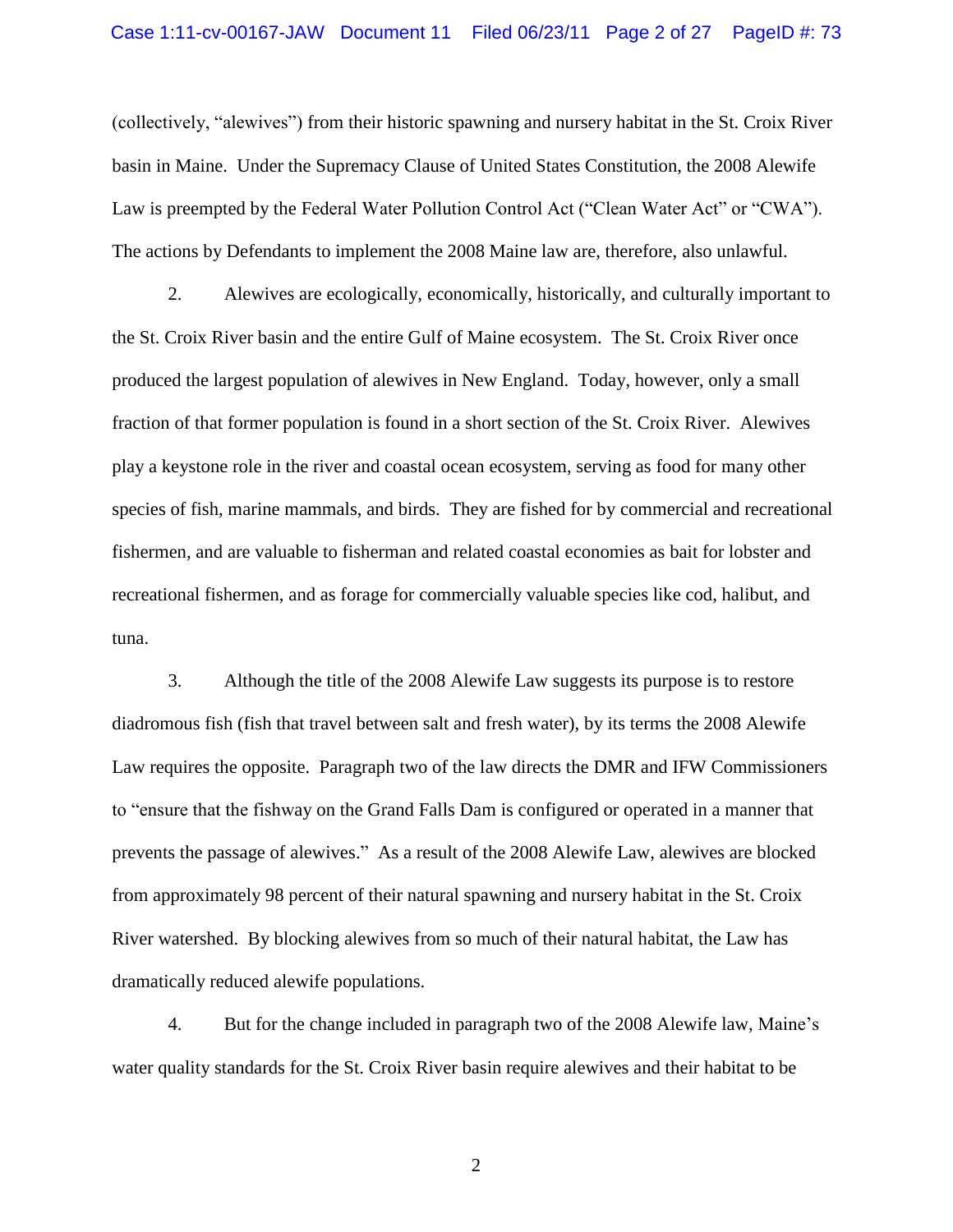protected. The 2008 Alewife Law downgraded the water quality standards for the St. Croix River basin by extirpating alewives from their natural habitat in nearly the entire St. Croix River basin.

5. The CWA and U.S. Environmental Protection Agency ("EPA") regulations implementing the CWA set forth a detailed set of substantive and procedural requirements for states to follow in establishing and revising water quality standards. Enactment of paragraph two of the 2008 Alewife Law resulted in a change in Maine"s water quality standards for the St. Croix River basin that is preempted by these federal statutory and regulatory provisions and violates the Supremacy Clause of the United States Constitution.

6. Plaintiffs are a Maine conservation group and two Maine residents who use the St. Croix River and coastal Gulf of Maine waters, rely upon abundant and sustainable populations of alewives, and who are harmed when the St. Croix River fails to meet or exceed Maine"s lawfully established water quality standards, including the standards that provide for the continued presence of indigenous alewife populations throughout their historic freshwater and saltwater range. Plaintiffs seek: (1) a declaration that paragraph two of the 2008 Alewife Law is preempted by the CWA and is unconstitutional under the Supremacy Clause, and (2) an injunction prohibiting the responsible State officials from implementing this provision of the Law.

# **JURISDICTION AND VENUE**

7. Plaintiffs bring this case under the Supremacy Clause of the United States Constitution, U.S. CONST. art. VI, cl. 2.

8. This Court has jurisdiction over this action pursuant to 28 U.S.C. § 1331 (federal question jurisdiction), which grants the district courts "original jurisdiction of all civil actions arising under the Constitution, laws, or treaties of the United States." A federal question exists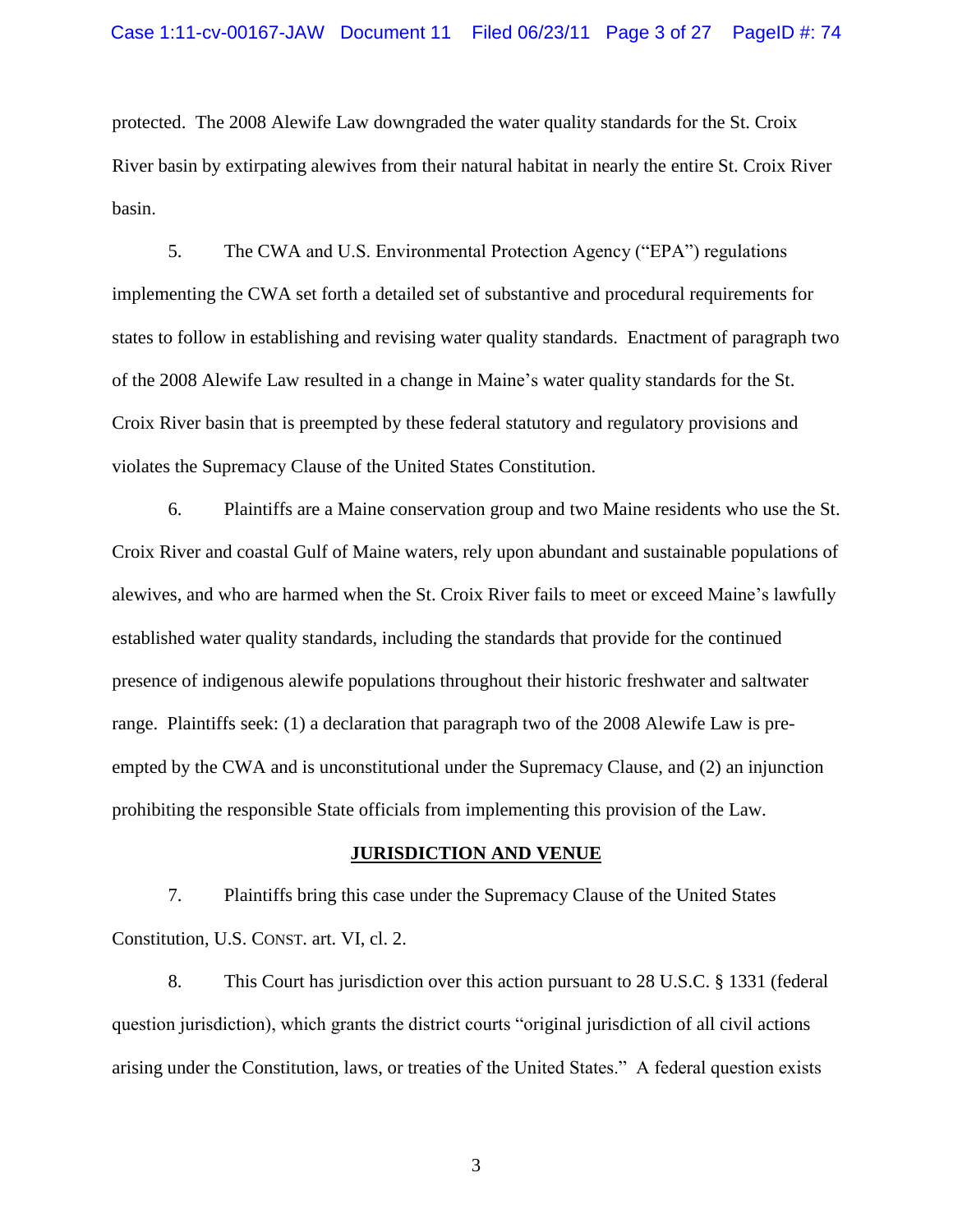in this case because Plaintiffs claim that paragraph two of the 2008 Alewife Law is preempted by the CWA and EPA"s implementing regulations, and thus violates the Supremacy Clause of the U.S. Constitution.

9. Venue lies in the District of Maine pursuant to 28 U.S.C. § 1391(b)(2) because a substantial part of the events giving rise to this action occurred in this District.

# **DESCRIPTION OF THE PARTIES**

10. Plaintiff Friends of Merrymeeting Bay ("FOMB") is a non-profit Maine corporation with over 400 members. FOMB undertakes research, advocacy, land conservation, education, and litigation activities in order to preserve the ecological, aesthetic, historical, recreational, and commercial values of Merrymeeting Bay, its watershed, and the Gulf of Maine (the part of the Northwest Atlantic Ocean where Merrymeeting Bay is located). FOMB has members who live near, own property near, and recreate on and near Merrymeeting Bay and the rivers that flow into the Bay. Among other activities, FOMB members kayak and canoe, recreationally fish, hike, photograph, and observe aquatic life and wildlife in and around Merrymeeting Bay and its watershed. FOMB members receive economic value from Merrymeeting Bay through, among other activities, commercial fishing and guiding. FOMB members are interested in maintaining the natural biodiversity of the Merrymeeting Bay watershed and the Gulf of Maine. FOMB has long recognized the important connections between Maine's rivers and the Gulf of Maine. FOMB's Healthy Rivers, Healthy Gulf Program is devoted to educating the public and policy makers about these connections.

11. The 2008 Alewife Law harms the natural biodiversity of Merrymeeting Bay and its watershed. Alewives are prey for many fish species, birds, and other animals in the Merrymeeting Bay watershed. Removal of the significantly productive alewife spawning and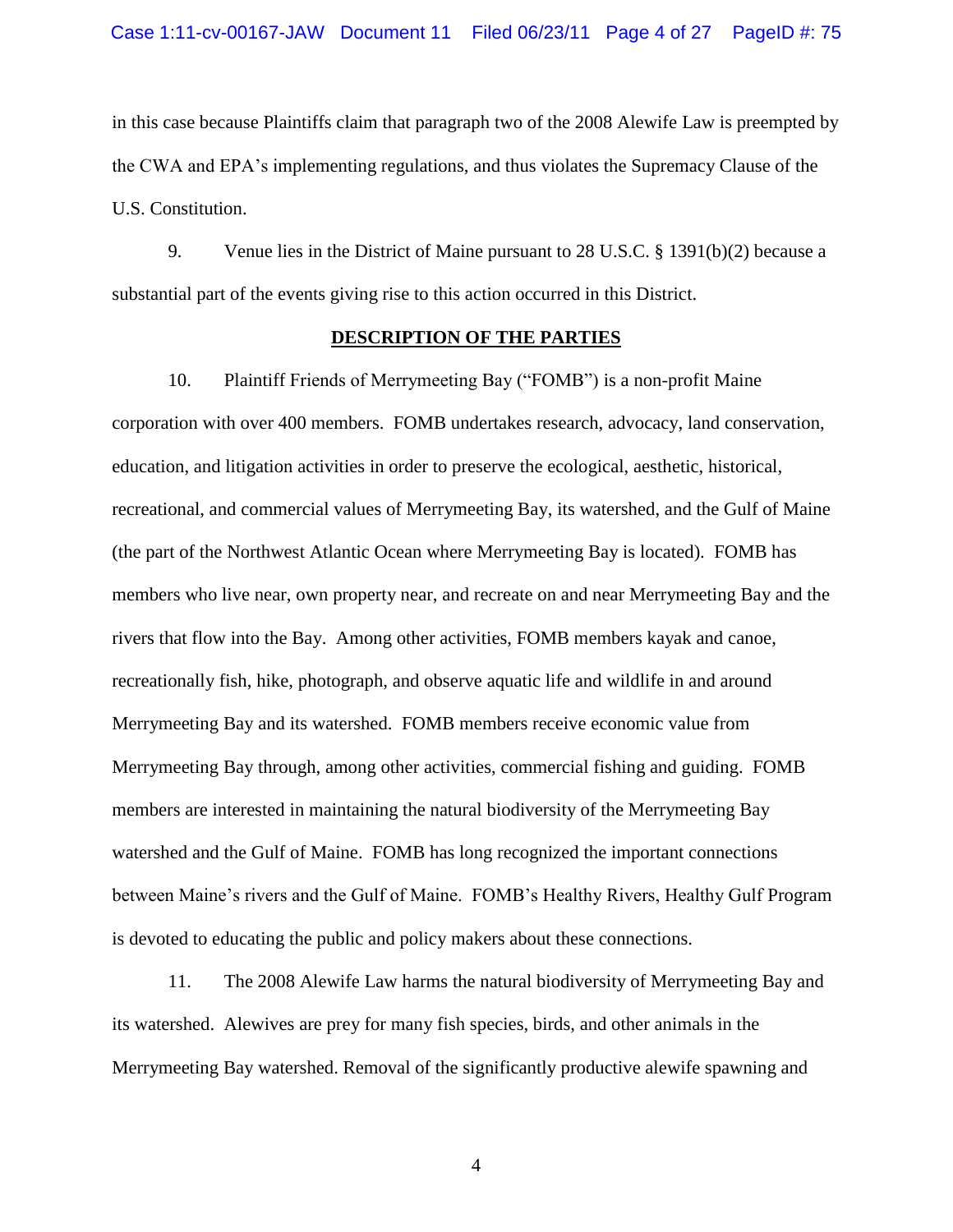nursery habitat in the St. Croix River by the 2008 Alewife Law harms those species because there is less prey available. FOMB members" enjoyment of canoeing, kayaking, recreational fishing photographing, and nature observing are diminished because of this decrease in the natural biodiversity. The Merrymeeting Bay populations of some species that feed on alewives, such as striped bass and endangered Atlantic salmon, are extremely low. Their recovery is hindered by the reduction of alewives due to the 2008 Alewife Law. If the populations of these species were to recover in the Bay, economic opportunities for FOMB members would increase because they would be able to guide more trips on the Bay and commercially fish for more species in the Bay.

12. FOMB members also travel specifically to the St. Croix River to carry out their work, kayak and canoe, recreationally fish, hike, photograph, and observe aquatic life and wildlife, and have advocated to reopen alewife passage at Grand Falls dam, but to no avail. Unless the relief sought in this Complaint is granted and the 2008 Alewife Law is invalidated, the 2008 Alewife Law will continue to adversely FOMB members" interests, as described above.

13. Plaintiff Douglas H. Watts lives in Augusta, Maine. Mr. Watts is a professional photographer who specializes in photographing native fish and wildlife in Maine and New England, including alewives. His work, including photographs of alewives, is displayed in museums, appears in periodicals and on websites, and is used by federal and state fish and wildlife agencies and non-governmental conservation organizations. An example of an alewife photograph taken by Mr. Watts can be seen at the United States Fish and Wildlife Service website page on Maine alewives, at

http://www.fws.gov/GOMCP/pdfs/alewife%20fact%20sheet.pdf. Mr. Watts uses special equipment to photograph and video fish, including alewives, underwater. Mr. Watts wants to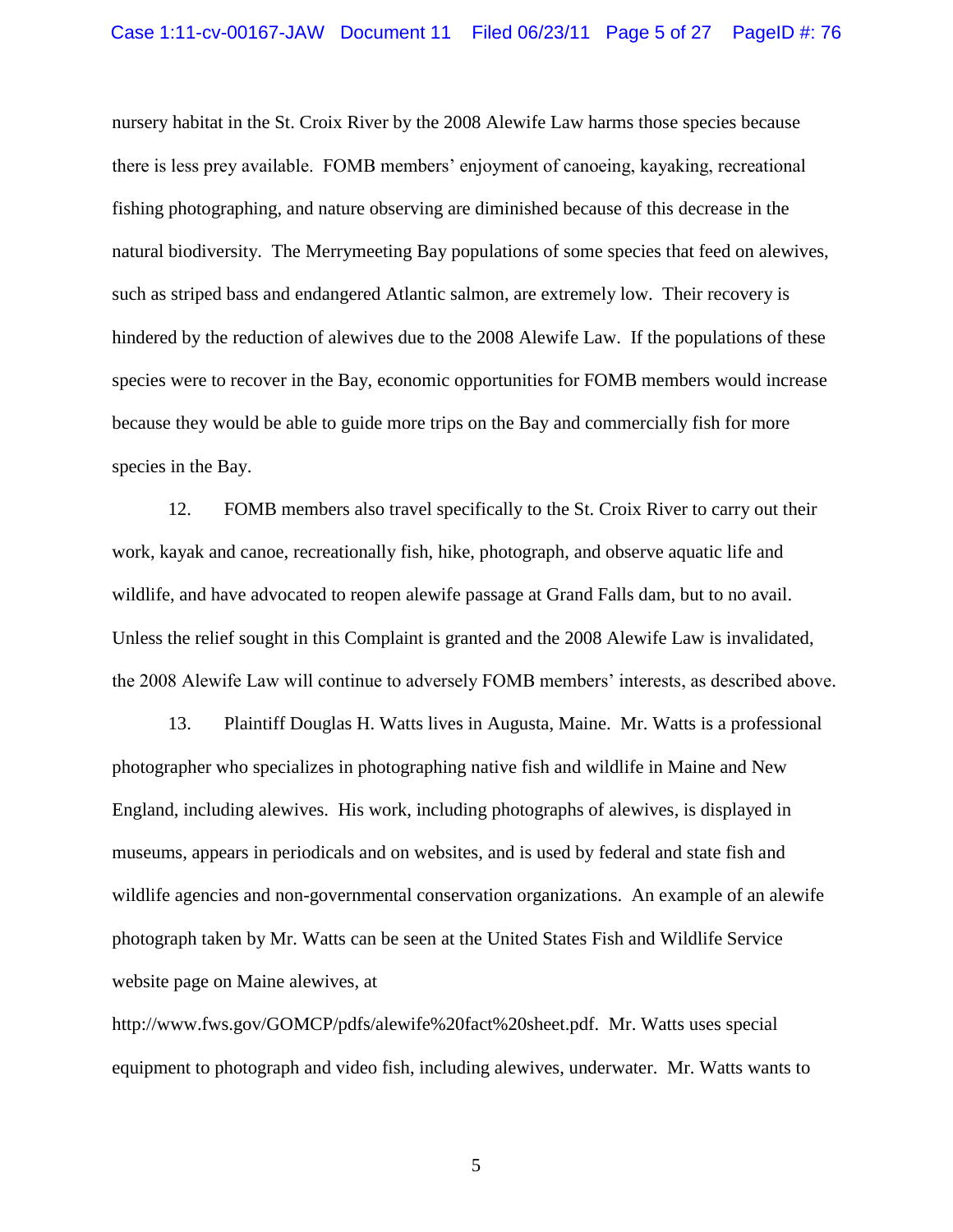photograph alewives in the St. Croix watershed above Grand Falls dam, but cannot because their access to the watershed is blocked at the dam. As a result, his ability to pursue his profession is harmed. If the 2008 Alewife Law was invalidated and alewives were allowed to migrate past Grand Falls dam, Mr. Watts would photograph alewives in the St. Croix watershed upstream of the dam.

14. Mr. Watts is also an outdoors writer who has written about alewives for the popular press. In addition, he has authored a research paper using previously unknown historic documents related to alewives on the Saint Croix River, Historic Documents Related to the Anadromous Fisheries of the St. Croix River, Maine and Canada (Maine Rivers 2005), which has been incorporated into a larger work, A Documentary History of the Alewife in Maine and New England (Watts 2011, in press).

15. Mr. Watts has fished for native lake-dwelling Atlantic salmon in the Saint Croix River watershed above Grand Falls dam, at Grand Lake Stream below the outlet of West Grand Lake. However, he now considers that area to be in a sadly unnatural state due to the eradication of alewives, and is not interested in fishing there. Mr. Watts would return to fish in the St. Croix River watershed above Grand Falls dam if the 2008 Alewife Law were invalidated and alewives were allowed to migrate past Grand Falls dam.

16. Plaintiff Kathleen McGee resides in Bowdoinham, Maine. Ms. McGee is an artist, political consultant, and coordinator for the Friends of Merrymeeting Bay Healthy Rivers, Healthy Gulf Program. Ms. McGee has spent many hours kayaking and canoeing on the St. Croix River, and relies on this activity as part of the scientific basis for her work, and for artistic inspiration. Ms. McGee is committed personally and professionally to protecting fresh water, estuarine, and marine ecosystems and the species that depend upon them. Ms. McGee has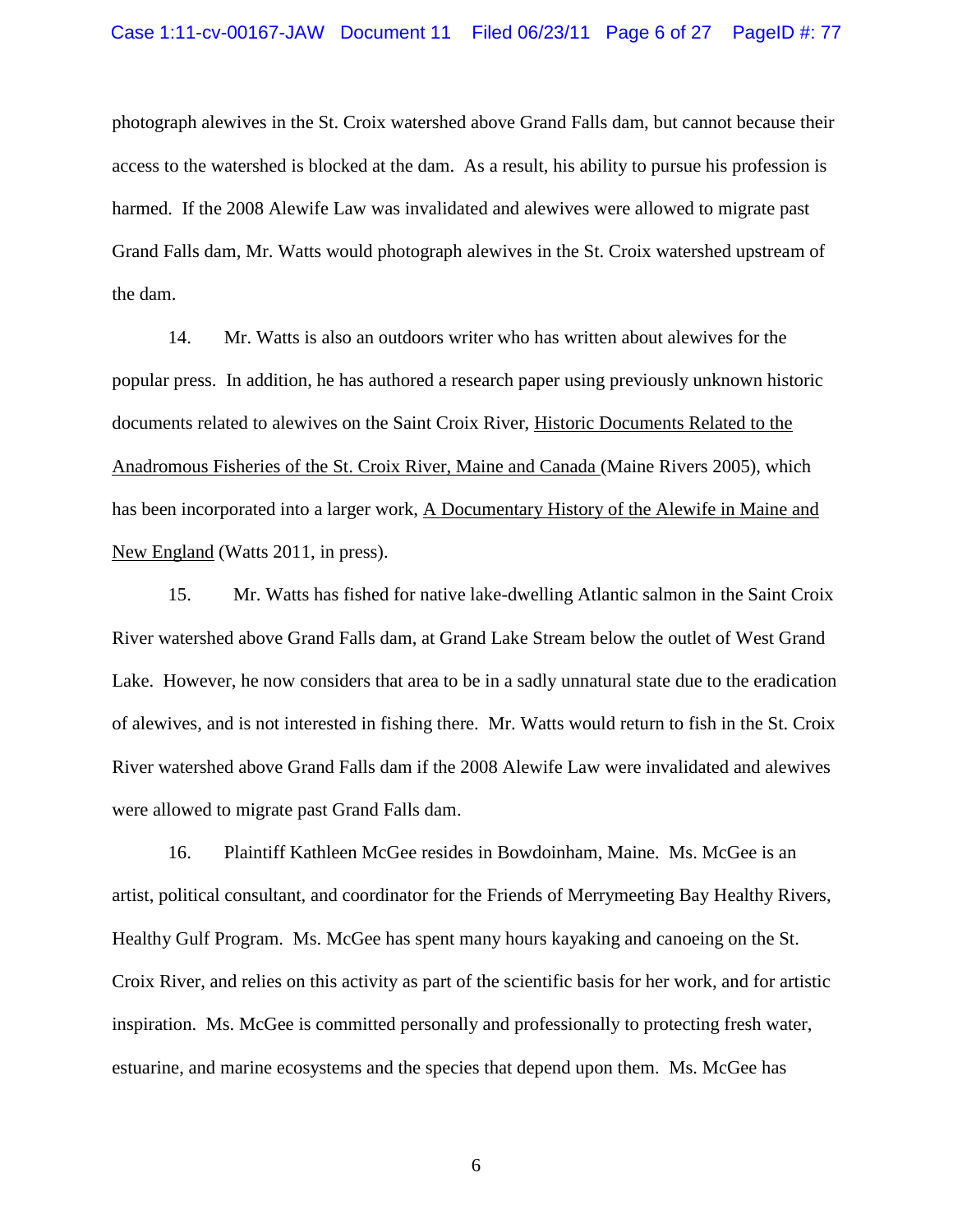worked to ensure the successful passage of many species of fish that migrate up Maine rivers to spawn – including alewives on the St. Croix River.

17. In addition to time spent on the St. Croix River, Ms. McGee has also spent many hours on the Gulf of Maine observing its wildlife and fishing. Alewives are a keystone source of prey for many marine mammals, seabirds, and fish populations in the Gulf of Maine, including bluefish which she seeks to catch. In order for bluefish and many other Gulf of Maine fish populations to be brought back to historic levels of abundance and to be maintained at sustainable levels, alewives on the St. Croix must be able to get to their native spawning and nursery habitat. Without the link in the food web provided by alewives, Ms. McGee"s ability to observe wildlife and fish in the Gulf of Maine is adversely affected, as is her ability to otherwise use and enjoy the St. Croix River and Gulf of Maine. The illegal actions by Maine in enacting the 2008 Alewife Law and by the Commissioners of DMR and IFW to block alewife passage at the Grand Falls dam have caused personal harm to Ms. McGee, and harmed her professional work as an artist and her efforts to reestablish a healthy St. Croix River and a healthy Gulf of Maine. Moreover, unless the relief sought in this complaint is granted, Ms. McGee's interests in healthy and sustainable populations of alewives, along with bluefish and other species that depend upon alewives as prey, will continue to be adversely affected and irreparably harmed by the 2008 Alewife Law and Defendants" unlawful implementation of that law.

18. Defendant Norman H. Olsen is currently the Commissioner of Marine Resources for Maine and is jointly responsible for implementing the 2008 Alewife Law. He is sued in his official capacity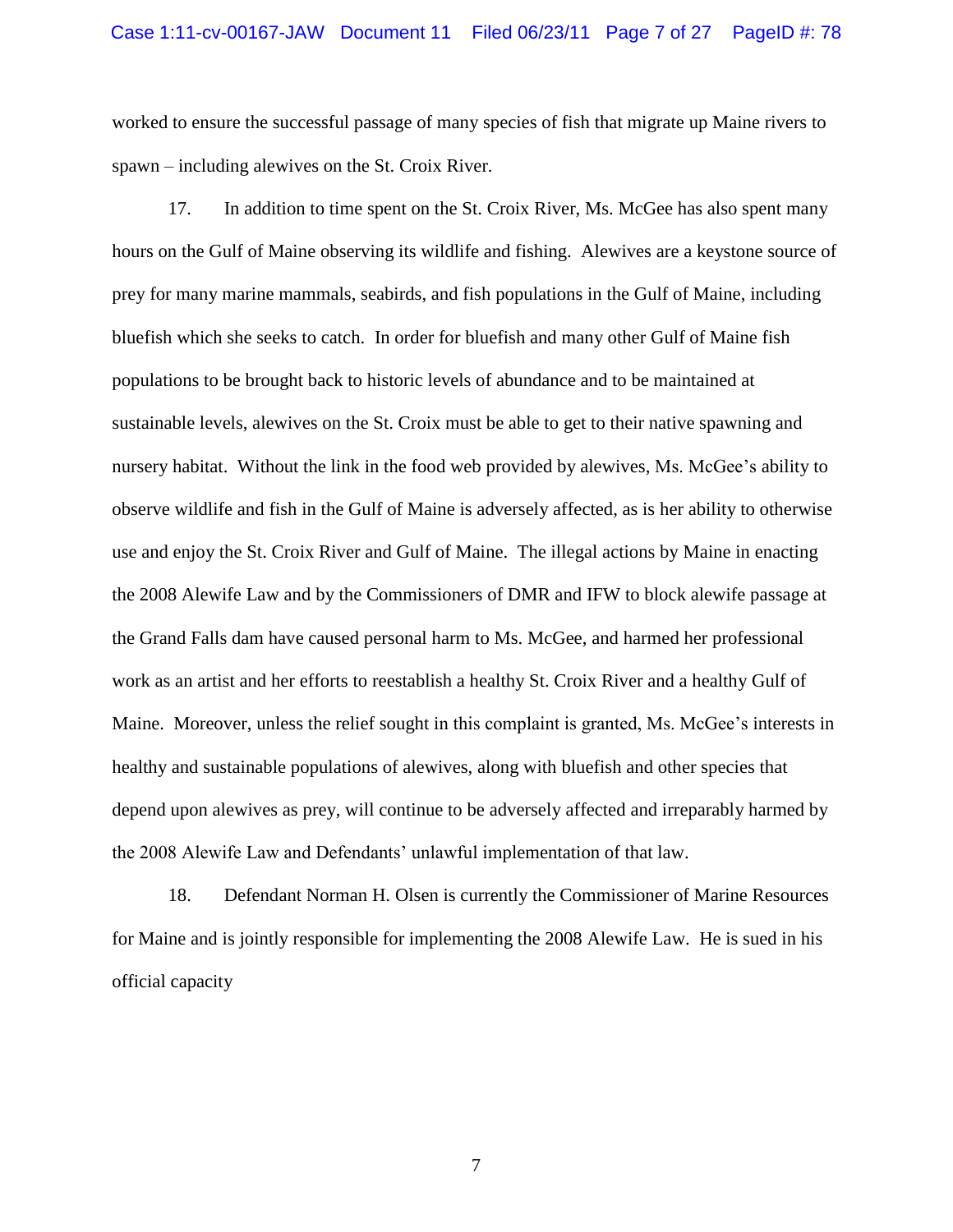19. Defendant Chandler E. Woodcock is currently the Commissioner of the Maine Department of Inland Fisheries and Wildlife and is jointly responsible for implementing the 2008 Alewife Law. He is sued in his official capacity.

20. Under the doctrine of ex Parte Young, 209 U.S. 123 (1908), a suit may be brought in federal court seeking declaratory and prospective injunctive relief against a state official in his official capacity for acting in violation of federal law. Plaintiffs seek such declaratory and injunctive relief and do not seek monetary damages.

# **STATUTORY AND REGULATORY BACKGROUND**

# **U.S. CONSTITUTION**

21. The Supremacy Clause of the United States Constitution, U.S. CONST. art. VI, cl. 2, states:

This Constitution, and the Laws of the United States which shall be made in Pursuance thereof; and all Treaties made, or which shall be made, under the Authority of the United States, shall be the supreme Law of the Land; and the Judges in every State shall be bound thereby, any Thing in the Constitution or Laws of any State to the Contrary notwithstanding.

22. Under the Supremacy Clause, a federal law or regulation may preempt, and thus invalidate, state law. Generally, there are three recognized categories of preemption. Express preemption results from language in a statute revealing an explicit congressional intent to preempt state law. Field preemption occurs when Congress implicitly preempts a state law by creating a pervasive scheme of regulation. Conflict preemption occurs when state law actually conflicts with federal law - that is, when compliance with both state and federal law is impossible - or when the state law stands as an obstacle to the accomplishment and execution of the full purposes and objectives of Congress.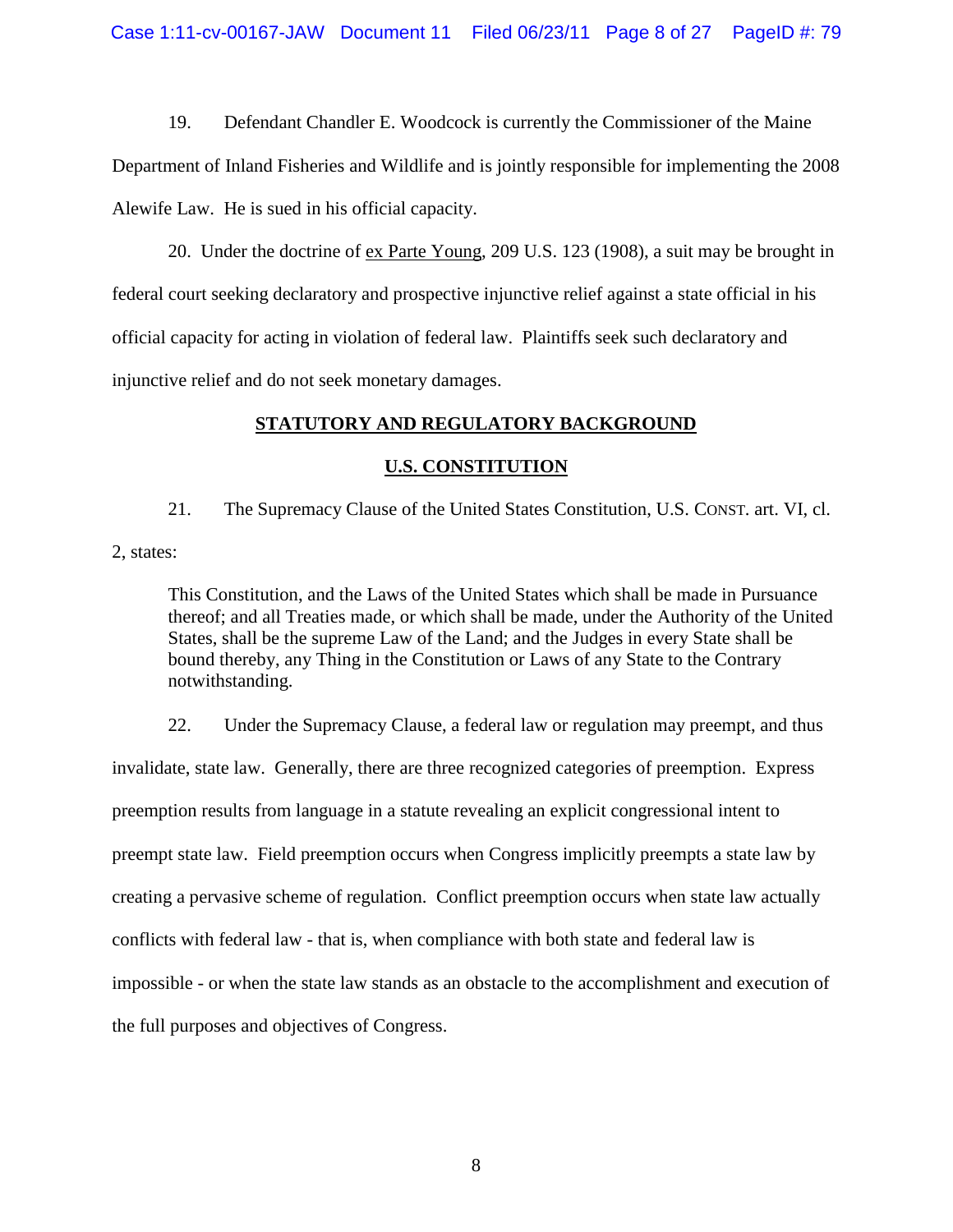23. Pursuant to powers vested in Congress through the Commerce Clause of the U.S. Constitution, U.S. CONST. art. I, sec. 8, cl. 3, Congress passed the Clean Water Act establishing a comprehensive set of goals, policies, standards, and other requirements for a comprehensive program of protection for all of the nations waters. 33 U.S.C. §§ 1251 et seq. (1972).

24. The U.S. Constitution grants Congress the further power "[t]o make all Laws which shall be necessary and proper" for executing its enumerated powers and all other powers vested by the Constitution in the U.S. Government. U.S. CONST. art. I, sec. 8, cl. 18.

# **CLEAN WATER ACT**

## **Water Quality Standards**

25. Congress declared that the objective of the Clean Water Act "is to restore and maintain the chemical, physical, and biological integrity of the Nation's waters." 33 U.S.C. § 1251(a). The CWA sets a "national goal" to achieve "water quality which provides for the protection and propagation of fish, shellfish, and wildlife and provides for recreation in and on the water." 33 U.S.C. § 1251(a)(2).

26. States are required to adopt water quality standards that "protect the public health or welfare, enhance the quality of water and serve the purposes of [the CWA]." 33 U.S.C. §  $1313(c)(2)(A)$ .

27. State water quality standards must consist of designated uses of its waters (such as habitat for fish or other aquatic life) and criteria to protect such uses. 33 U.S.C. § 1313(c)(2)(A); 40 C.F.R. § 131.2.

28. State water quality standards must also include an "antidegradation" policy to ensure that "existing instream water uses and the level of water quality necessary to protect the existing uses shall be maintained and protected." 40 C.F.R. § 131.12.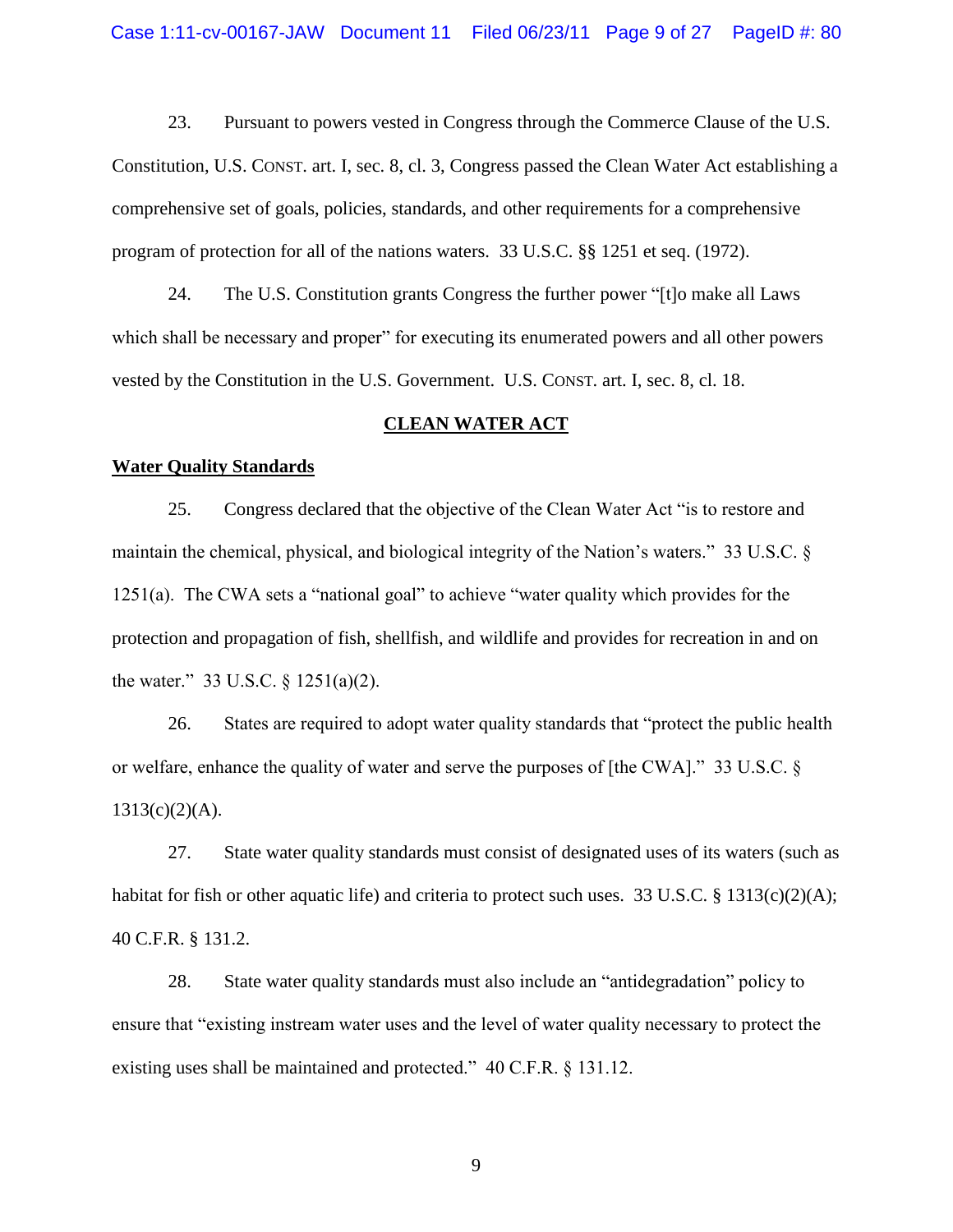29. An "existing use" is defined as "those uses actually attained in the water body on

or after November 28, 1975, whether or not they are included in the water quality standards." 40

C.F.R.  $\S$  131.3(e). "An 'existing use' can be established by demonstrating that: fishing,

swimming, or other uses have actually occurred since November 28, 1975; or that the water

quality is suitable to allow the use to be attained--unless there are physical problems, such as

substrate or flow, that prevent the use from being attained." EPA interpretive guideline,

# *available at*:

[http://water.epa.gov/scitech/swguidance/standards/upload/2006\\_12\\_01\\_standards\\_existinguseint](http://water.epa.gov/scitech/swguidance/standards/upload/2006_12_01_standards_existinguseinterpret.pdf) [erpret.pdf.](http://water.epa.gov/scitech/swguidance/standards/upload/2006_12_01_standards_existinguseinterpret.pdf)

30. The U.S. EPA Water Quality Handbook at § 4.4 states:

Section  $131.12(a)(1)$  provides the absolute floor of water quality in all waters of the United States. This paragraph applies a minimum level of protection to all waters .... If a planned activity will foreseeably lower water quality to the extent that it no longer is sufficient to protect and maintain the existing uses in that water body, such an activity is inconsistent with EPA's antidegradation policy, which requires that existing uses are to be maintained. In such a circumstance, the planned activity must be avoided or adequate mitigation or preventive measures must be taken to ensure that the existing uses and the water quality to protect them will be maintained.

The Handbook further states that "[n]o activity is allowable under the antidegradation policy which would partially or completely eliminate any existing use whether or not that use is designated in a State's water quality standards .... Water quality should be such that it results in no mortality and no significant growth or reproductive impairment of resident species. Any lowering of water quality below this full level of protection is not allowed." U.S. EPA Water Quality Handbook at Section 4.4.2.

31. At least once every three years, each state must submit its water quality standards to the U.S. EPA, including the narrative and numeric water quality criteria. 33 U.S.C. §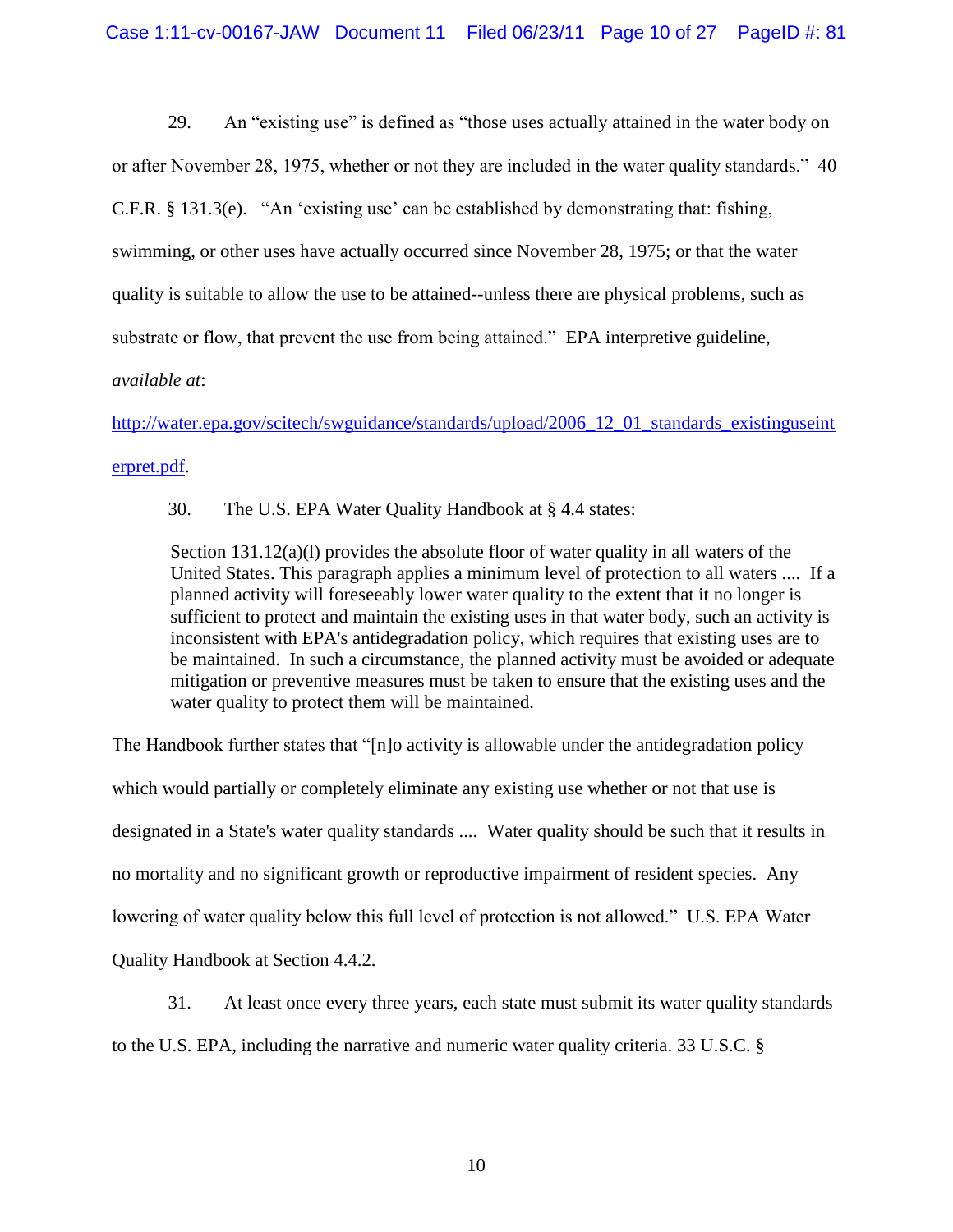$1313(c)(1)$ ,  $(2)(B)$ ;  $40$  C.F.R. § 131.11. New or revised water quality standards must also be submitted for review. 33 U.S.C.  $\S$  1313(c)(2).

## **Revising Water Quality Standards**

32. Consistent with the CWA's goal to "restore," not degrade, the Nation's waters, Congress set a high bar for state actions authorizing activities or changing water quality standards that would cause water quality to become degraded from an existing condition. The CWA and its implementing regulations set forth mandatory procedural and substantive requirements for revising a state water quality standard. First, state water quality standards and any amendments to them must be approved by EPA before they become effective*.* 33 U.S.C. §  $1313(c)(2)(A);$  40 C.F.R. § 131.21. Any state law or regulatory action that directly, or constructively, amends water quality standards but that fails to receive EPA approval, cannot have legal effect.

33. Second, once a designated use is established in state water quality standards and approved by EPA, a less protective "sub-category" of that use may not be created in that specific waterbody, unless and until a Use Attainability Analysis ("UAA") is performed and its conclusion approved by EPA. 40 C.F.R. § 131.10(g)-(j). A UAA is the mandatory federal process through which water quality standards may be relaxed for a specific waterbody if attainment of the standards is not feasible. Id. For instance, if "habitat for fish and other aquatic life" is a designated use of a particular waterbody in federally approved state water quality standards, that designated use cannot lawfully be removed from the standards, or weakened through the creation of a less protective sub-category of that use or classification, without complying with the UAA process and receiving EPA approval. A UAA considers a variety of factors, such as whether there are physical conditions or naturally occurring pollutant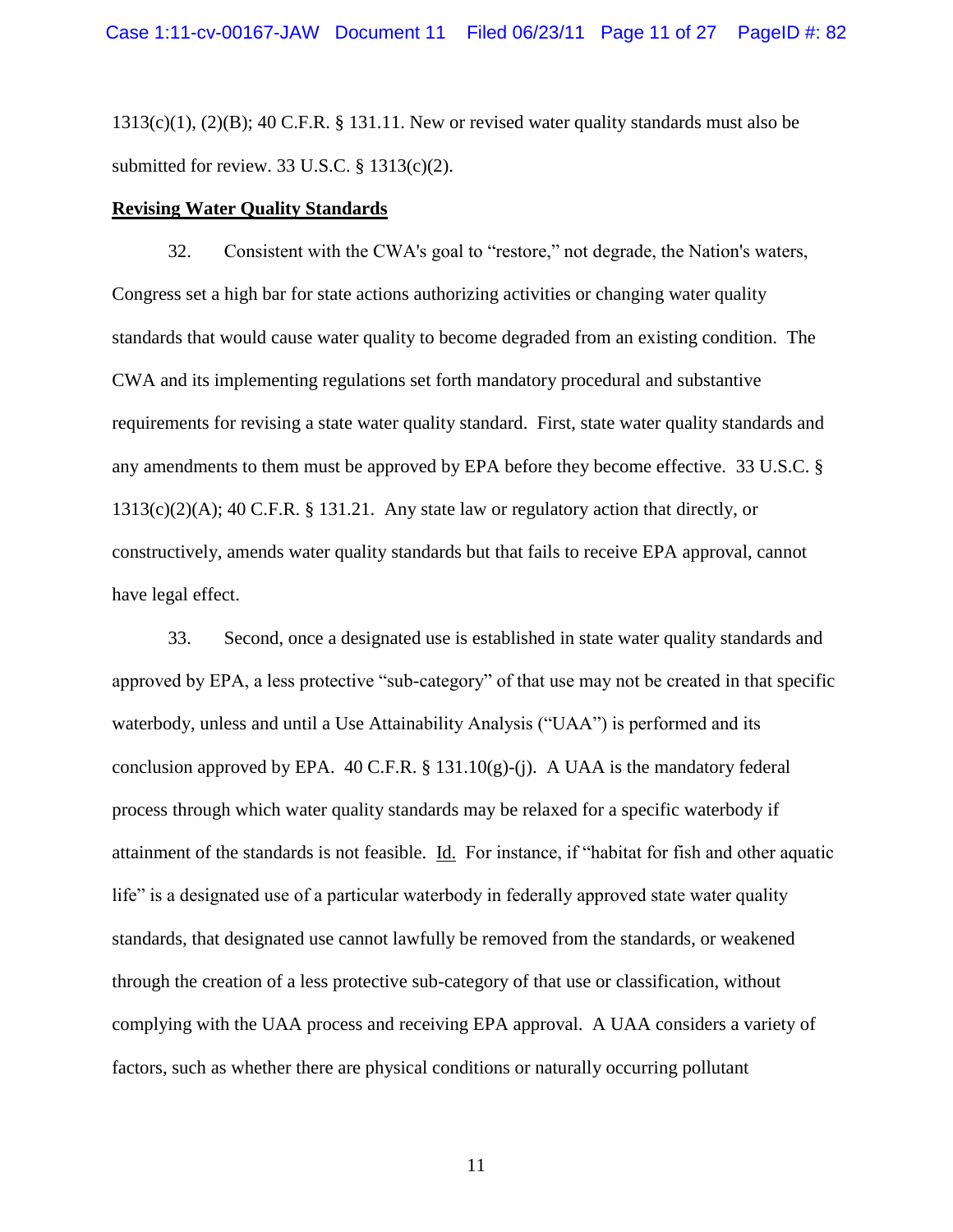concentrations that preclude attainment of water quality standards.  $40 \text{ C.F.R.}$  §  $131.10(g)$ . UAAs cannot be used to remove an existing use of a waterbody; their purpose is to show why a legally designated use cannot be achieved. 40 CFR  $\S$  131.10(g), (h); 38 M.R.S.A.  $\S$  464(2-A)(D) ("A finding by the board that attainment of a designated use is not feasible must be supported by a demonstration that the conditions of 40 Code of Federal Regulations 131.10(g) are met.").

34. Third, under 33 U.S.C. § 1313(d)(4)(B) and 40 CFR § 131.12, where waters are meeting their designated uses, water quality standards can be revised only in compliance with the anti-degradation policy. The regulations implementing the CWA"s anti-degradation policy provide, in relevant part: "(1) existing instream water uses and levels of water quality necessary to protect the existing uses shall be maintained and protected;" and "(2) where the quality of waters exceed levels necessary to support propagation of fish, shellfish, and wildlife and recreation in and on the water, that quality shall be maintained and protected unless a state finds, through a process that involves public participation, that allowing lower water quality is necessary to accommodate important economic or social development in the area in which the waters are located." 40 C.F.R. § 131.12(a)(1), (2).

## **Maine's Water Quality Standards**

35. In response to the CWA"s requirements, Maine established comprehensive water quality standards, referred to in Maine statutes as a "Water Classification Program," in order to "restore and maintain the chemical, physical, and biological integrity for the State"s waters and to preserve certain pristine state waters." 38 M.R.S.A. § 464(1). Where standards are not being met, it is the intent of the law to "enhance water quality" in order to attain such standards. Id.

36. Maine"s water quality standards classify individual waterbodies into four classes for freshwater rivers ("AA", "A", "B", and "C"), three classes for marine and estuarine waters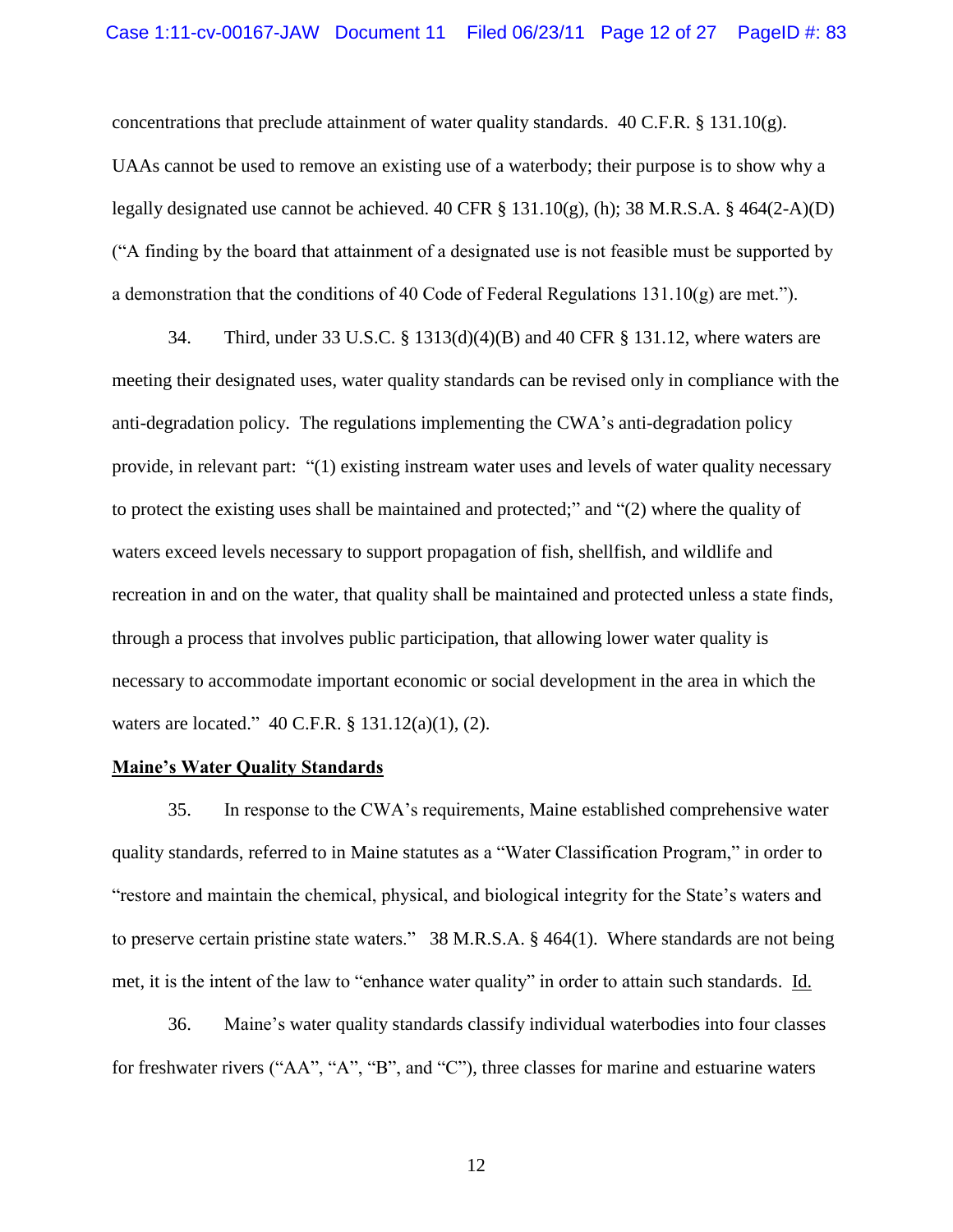$("SA", "SB", and "SC")$ , and one class for lakes and ponds  $("GPA")$ , 38 M.R.S.A. §§ 467-470. The law establishes standards for each classification, 38 M.R.S.A. §§ 465, 465-B. While there are some differences, all classes of Maine waters must be suitable for, among other things, the designated uses of fishing, recreation, and as habitat for fish and other aquatic life. Id. A classification is "intended to direct the State"s management of that water body in order to achieve at least that minimum level of water quality" specified in the classification. 38 M.R.S.A §  $464(1)$ .

37. As required by the CWA, Maine"s water quality standards also contain an antidegradation policy that, consistent with the requirements of the CWA, protect the existing uses of Maine waters and the water quality necessary to protect such uses. 38 M.R.S.A. §  $464(4)(F)(1)$ .

38. Only the Maine legislature can make changes to the classification of waters in the state. 38 M.R.S.A. § 464(2). Only the Maine legislature can remove a designated use for a waterbody or adopt a subcategory that requires less stringent criteria. 38 M.R.S.A.  $\S$  464(2)(D) and  $(2-A)(E)$ . Maine's water classification laws also provide that "[r]emoval of designated uses and creation of subcategories of designated uses are governed by the provisions of this subsection and 40 Code of Federal Regulations, Part 131, as amended." 38 M.R.S.A. § 464(2- A). The Maine Board of Environmental Protection can recommend to the Legislature the removal of a designated use or the establishment of a subcategory of the use, but only "if …. [t]he water body in question is currently attaining the designated use." 38 M.R.S.A. § 464(2-  $A)(B)(3)$ .

39. Maine"s water quality standards for the St. Croix River basin above the Grand Falls Dam are primarily classified as Class A, B, and GPA depending on the particular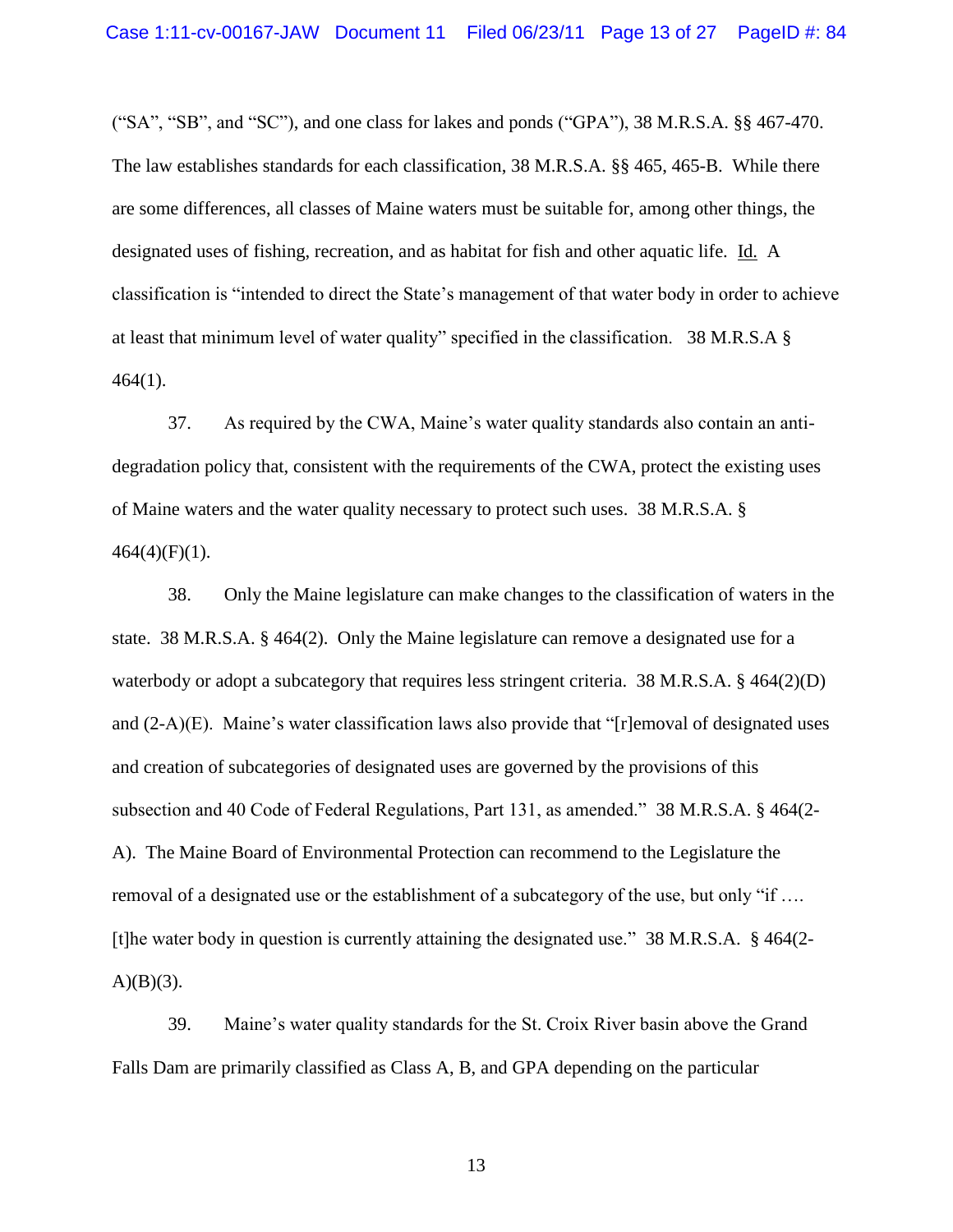waterbody. 38 M.R.S.A. § 467(13). All of these classifications require that the waters be of such quality that they are suitable for the legally designated uses of fish habitat and for the human uses of recreation and fishing. Id. §§ 465(2), (3); 465-A.

40. The waters of the St. Croix River basin above Grand Falls Dam are among the most pristine and unspoiled in Maine, and many have been given the highly protective water quality standards of Class A and GPA. Id.  $\S$ § 465(2), 465-A, 467(13). The narrative criteria for these waters require that the habitat be characterized as "natural," id., which is defined in statute as "in, or as if in, a state not measurably affected by human activity." 38 M.R.S.A. § 466(9). For waters in Class B, the habitat must be "unimpaired," 38 M.R.S.A. § 465(3), which is defined by statute as "without a diminished capacity to support aquatic life," 38 M.R.S.A. § 466(11). The stringency of this standard is evidenced by the requirement that Class B waters "must be of sufficient quality to support all aquatic species indigenous to the receiving water without detrimental changes in the resident biological community" even when there are discharges into the waters. 38 M.R.S.A. § 465(3). These water quality standards do not allow only "some" of the waters to be suitable for their designated purposes, or only "some" of the habitat to be unimpaired or natural, or only "some" of the aquatic species indigenous to the waters to be supported.

#### **FACTUAL BACKGROUND**

#### **The Importance Of Alewives And Blueback Herring**

41. The alewife, *Alosa pseudoharengus*, and the blueback herring, *Alosa aestivalis*, are anadromous fish that spend the majority of their life at sea but return to freshwater to spawn. "River herring" is the collective term commonly used to describe both species; however, under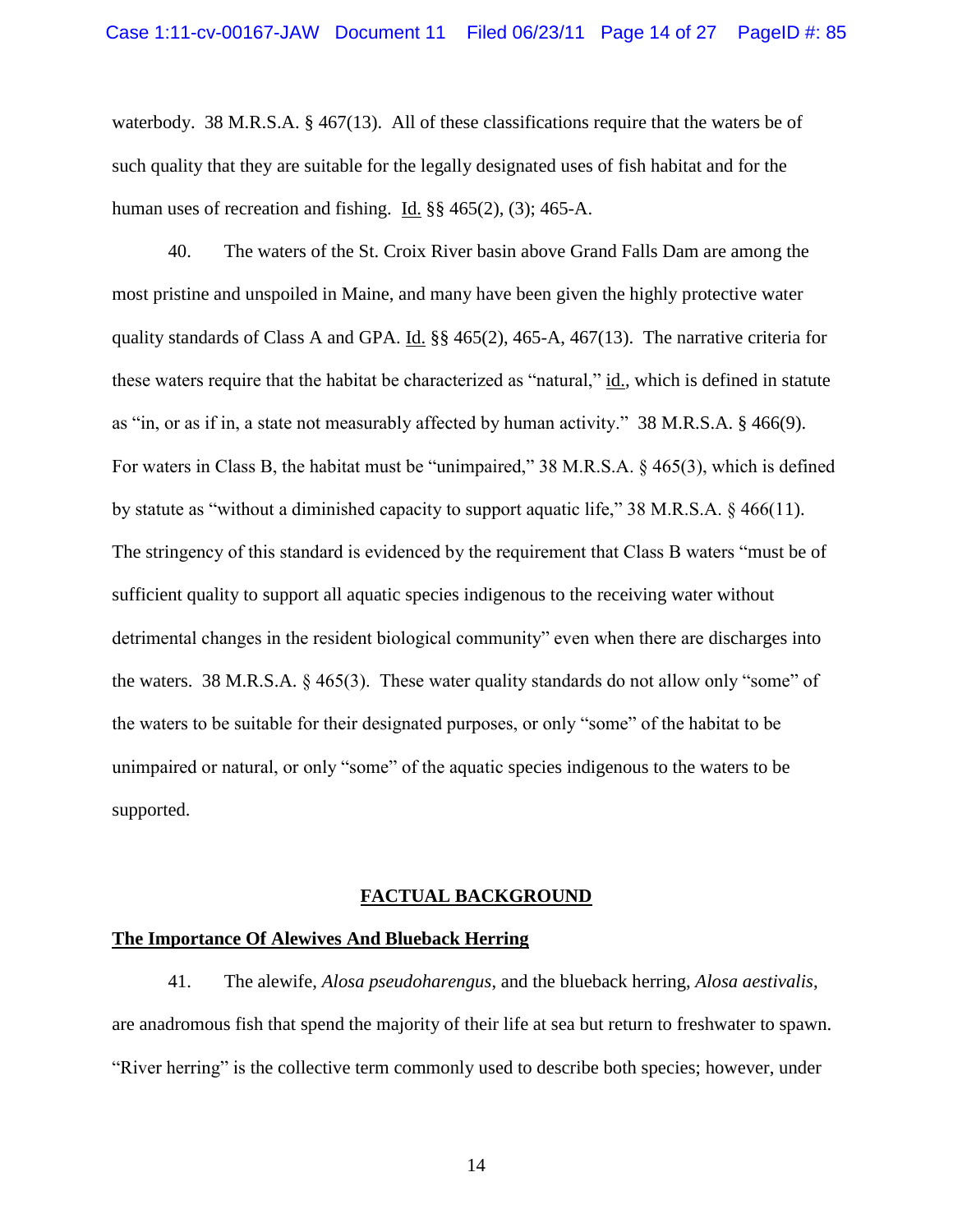Maine law, "alewives" is defined to mean both alewives and blueback herring. 12 M.R.S.A. § 6001(1-A).

42. Alewives and blueback herring are native to Maine rivers and have coevolved and co-existed with other native fish and wildlife in Maine"s streams, rivers, ponds and lakes for thousands of years. DMR, "River Herring Fact Sheet," ("River Herring Fact Sheet"), available at: [http://www.maine.gov/dmr/searunfish/alewife/index.htm.](http://www.maine.gov/dmr/searunfish/alewife/index.htm) Alewives existed (and thrived) in the St. Croix River above Grand Falls Dam after November 28, 1975 (see supra at ¶ 31).

43. According to DMR and the United States Fish and Wildlife Service ("USFWS"), "[a]lewives have been central to the web of life in Maine for millennia." DMR, Maine Rivers, USFWS, "All About Maine Alewives" fact sheet, ("Maine Alewives Fact Sheet"), available at: http://www.fws.gov/northeast/gulfofmaine/downloads/fact\_sheets/alewife%20fact%20sheet.pdf As DMR has stated, "[I]t is important to understand that alewives tie our ocean, rivers and lakes together, providing vital nutrients and forage needed to make healthy watersheds." River Herring Fact Sheet. A large variety of fish, birds, sea mammals, and land mammals eat alewives. Id. Alewives also provide cover for upstream migrating endangered Atlantic salmon that could be preyed on by eagles or osprey. Id.

44. Historically, of all the migratory fish that came up Maine"s rivers, alewives were the most abundant. Maine Alewives Fact Sheet. Native Americans and European settlers depended on the bounty brought to inland waters by spring migrations. Id. Through the 1800s, the bulk of the alewife harvest was for human consumption. River Herring Fact Sheet. Beginning in the 20th century, the bulk of the river herring harvest has been for lobster bait. Id. DMR considers alewives to be commercially important and, as commercial harvesting rights are leased by municipalities, an important source of revenue to towns. Id.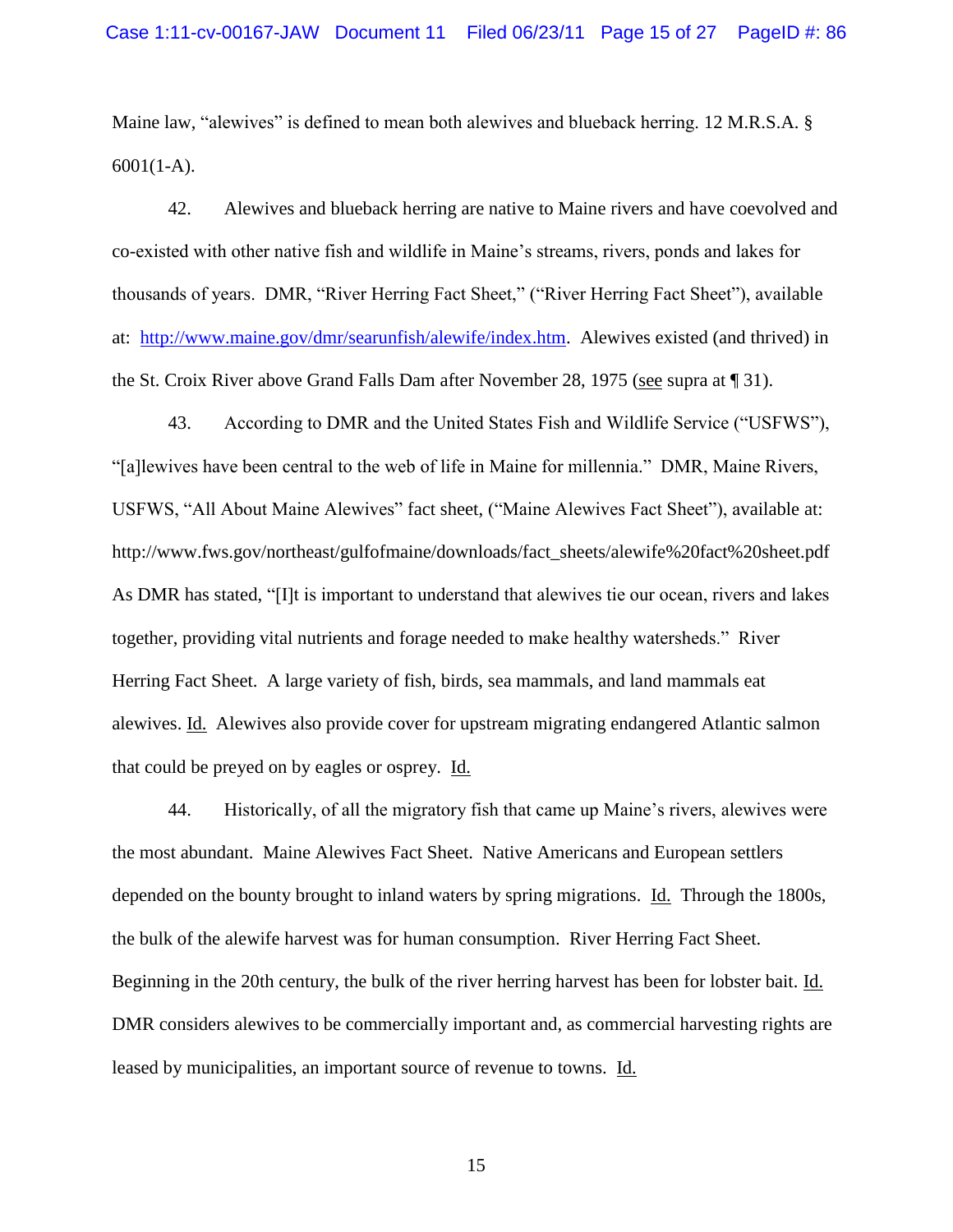45. The river herring population in Maine has plummeted during the last two centuries. Maine Alewives Fact Sheet. As DMR and USFWS have stated, "[d]ams, pollution, and overfishing have taken their toll." Id. The National Marine Fisheries Service ("NMFS") considers both the alewife and the blueback herring a "Species of Concern." NMFS, "Species of Concern - River Herring," http://www.nmfs.noaa.gov/pr/pdfs/species/riverherring\_detailed.pdf. DMR and USFWS consider it important to restore the alewife population in Maine:

If we give alewives a chance by helping restore them to their ancestral spawning grounds, alewives will once again play an important role in bringing our rivers, lakes, estuaries and oceans back to life. In return, we will be treated to exuberance and bounty in Maine's watersheds, in a way that none of us have fully experienced in our lifetimes.

Maine Alewives Fact Sheet.

# **Grand Falls Dam**

46. In 1909 the United States and Canada entered into the 1909 Boundary Water Treaty. This treaty established the International Joint Commission ("IJC") to investigate, resolve, and prevent boundary water disputes between the two countries. The IJC authorized the construction of Grand Falls dam, which was built in 1915 by the St. Croix Water Power Company and the Spragues Falls Manufacturing Company. On August 25, 1916, the United States Congress authorized "the maintenance, use, and operation" of Grand Falls dam, and another dam at Baileyville, by the two companies. An Act To Authorize The Maintenance And Operation Of Dams Across The Saint Croix River At Baileyville And Grand Falls, Maine, ch. 407, 39 Stat. 534(1916) ("Grand Falls Dam Act"). The Grand Falls Dam Act also stated that the Grand Falls Dam and the Baileyville Dam "are hereby declared to be lawful structures," provided that the IJC authorized their construction (which it already had). Id. Sections 2 and 3 of the Grand Falls Dam Act provide:

*Be it enacted that…*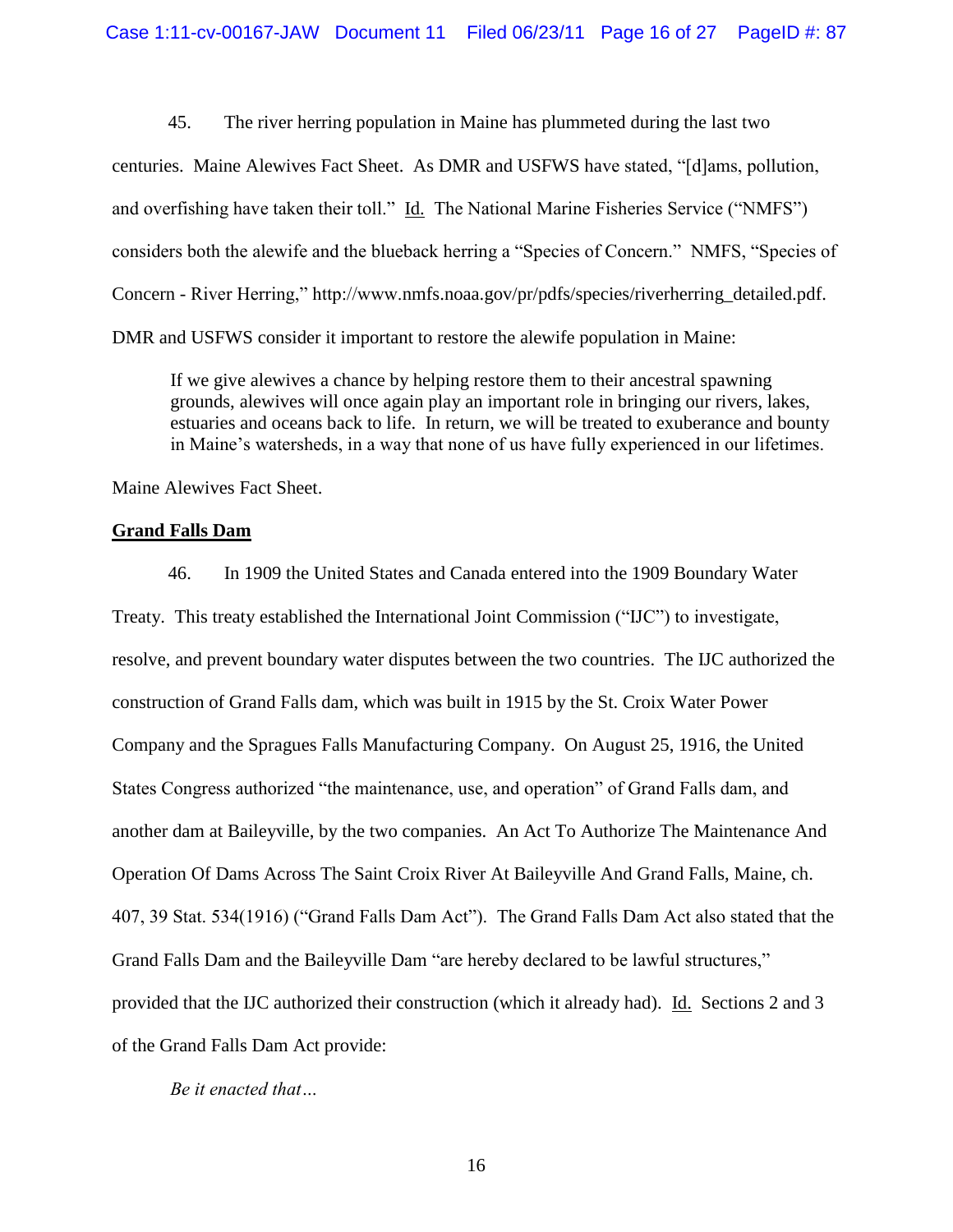Sec. 2 That the dams herein authorized, and their maintenance and operations, shall be subject to and in accordance with all the pertinent provisions of the laws of the United States now in force, or which may hereafter be enacted by Congress to regulate and govern the construction of dams across navigable waters.

Sec. 3. That the right to alter, amend, or repeal this Act is hereby expressly reserved.

47. Grand Falls dam has had a number of owners over the years. It is currently owned by Woodland Pulp LLC, a subsidiary of International Grand Investment Corp., which is itself owned by Guangzhou Dinson Engineering and Trading Ltd. The immediately preceding owner was Domtar Corporation.

# **Fishways On The St. Croix River And At Grand Falls Dam**

48. The IJC has found that "[a]lewife management strategies in the watershed historically have been geared toward the design, construction, and maintenance of fishways to allow passage around dams." St. Croix River: State of the Watershed Report, p. 38, prepared by the International St. Croix River Watershed Board of the Canada and United States International Joint Commission (2008), [http://www.ijc.org/rel/boards/saint/watershed\\_report.pdf](http://www.ijc.org/rel/boards/saint/watershed_report.pdf) ("State of St. Croix Watershed Report").

49. In the late 1880s a fishway was constructed at Milltown dam, the lowest dam on the St. Croix, which allowed only limited passage of alewives.

50. In 1964, a fishway was constructed at Grand Falls dam, using federal money, for the purpose of passing alewives and other fish. See Kelly Hoffman, The Maine Legislature's Bill: An Act to Stop the Alewives Restoration Program in the St. Croix River – Have the Canadians and the Biologists Gone Berserk?, 13 Ocean & Coastal L.J. 309, 325 FN 95 (2008). This fishway, together with a fishway built at Woodland dam in 1964 and the modernization of the fishway at Milltown dam in 1981, greatly improved alewife passage on the St. Croix and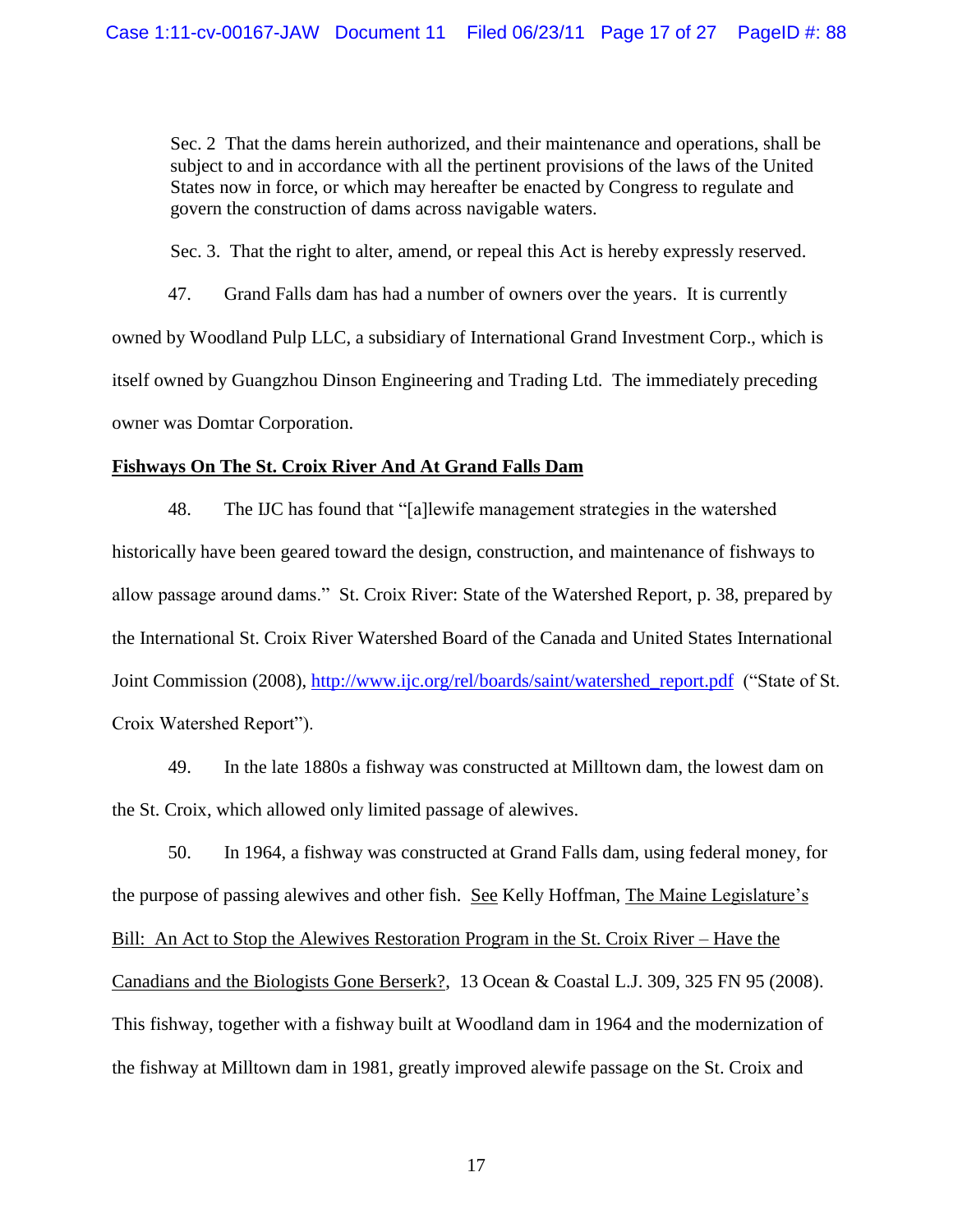resulted in a resurgence of the anadromous alewife population. State of St. Croix Watershed Report at 38 (citing Flagg, Historical and Current Distribution and Abundance of the Anadromous Alewife in the St. Croix River [2007]). Between 1981 and 1987, alewife returns increased dramatically from 169,000 to 2,625,000 fish. Id.

## **The 1995 Law Prohibiting Alewife Passage At Grand Falls Dam**

51. Responding to requests from Maine sport-fishing guides who became convinced that the mid-1980s decline in the number of smallmouth bass caught in Spednick Lake, a large lake located in the upper portions of the St. Croix watershed, was related to the recent increase in alewives, the Maine House of Representatives introduced a bill that would have prevented DMR and IFW from initiating new alewife restoration programs on the St. Croix River. Hoffman, 13 Ocean & Coastal L.J. at 316-17. This bill would not have stopped existing alewife restoration efforts such as the fishway at Grand Falls dam. DMR opposed the bill, emphasizing that alewives are a valuable resource for commercial fishermen and an important forage species for ospreys, eagles, herons, freshwater gamefish, and estuarine fisheries. 13 Ocean & Coastal L.J. at 320-22. IFW also opposed the bill, indicating, with DMR, that alewives had not had a detrimental effect on freshwater species in numerous other Maine rivers, and that it needed to alewives in the St. Croix River to study the effects on smallmouth bass, if any. Id. at 323-24. A scientific report was submitted to the Committee on Inland Fisheries and Wildlife indicating uncertainty surrounding the reasons for the bass fishery population decline. Id. at 324.

52. The Committee on Inland Fisheries and Wildlife substantially amended the bill to ban alewife passage at Grand Falls dam and Woodland dam (located just downstream of Grand Falls dam), and on April 27, 1995, the Maine legislature passed "An Act to Stop the Alewives Restoration Program in the St. Croix River," as emergency legislation (the "1995 Alewife Law").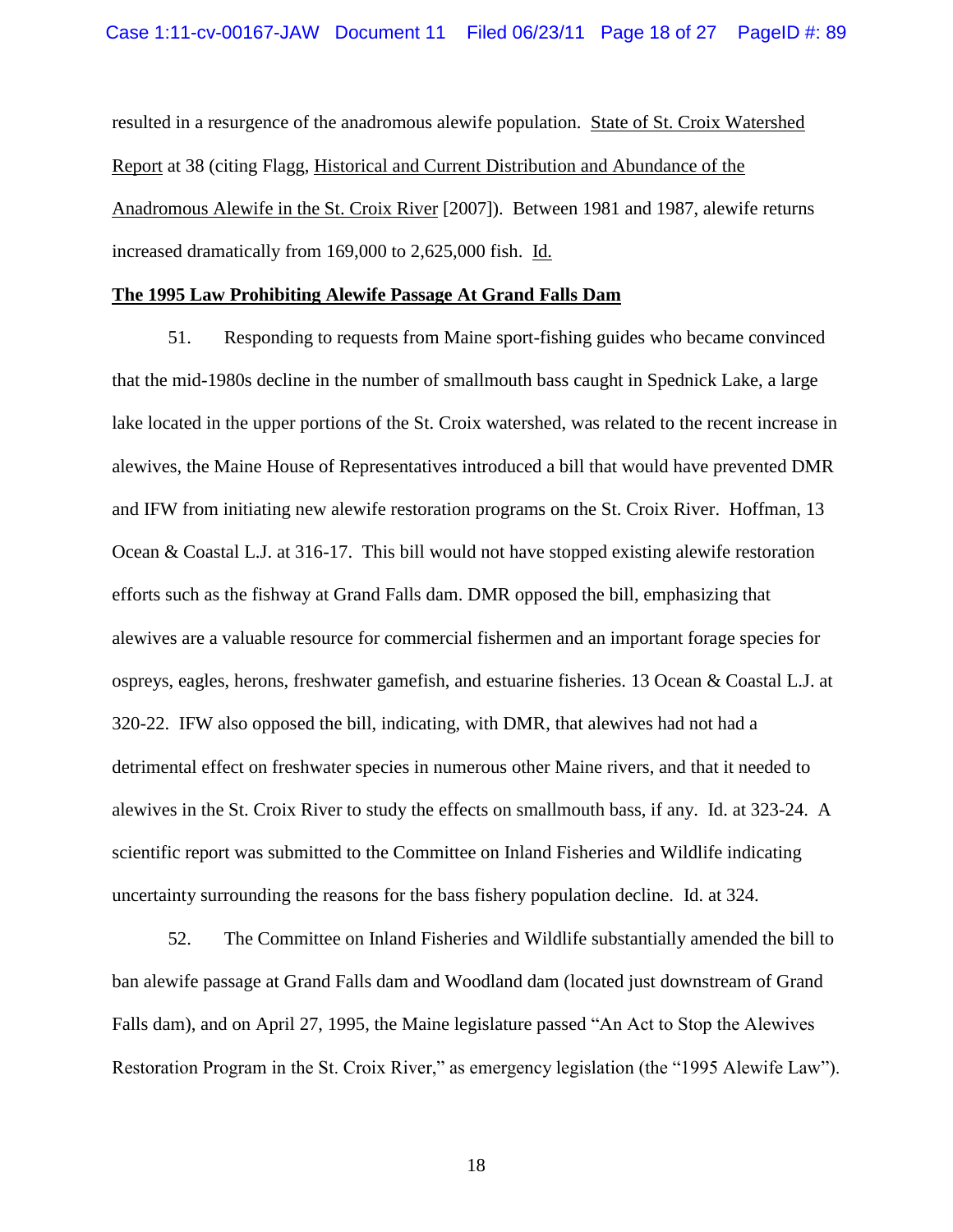[Ch. 48, L.D. 520,  $117<sup>th</sup>$  Legis. (Me. 1995) (original draft presented before the House of Representatives on Feb. 14, 1995; codified as amended by Comm. Amend. A on Apr. 27, 1995). The law provided that "[b]y May 1, 1995, the Commissioner [of DMR] and the Commissioner of Inland Fisheries and Wildlife shall ensure that fishways on the Woodland Dam and the Grand Falls Dam, both located on the lower reaches of the St. Croix River, are configured or operated in a manner that prevents the passage of alewives." Id. There was no opportunity provided for the public to comment on the new legislation before it was enacted. 13 Ocean & Coastal L.J. at 318.

53. Thereafter, DMR and IFW entered into an agreement with the owner of the Grand Falls dam, specifying how alewives are to be prevented from using the dam"s fishway: a "stop log" was installed to block access to the fishway during an approximately three month period beginning April 1st of each year that alewives seek to migrate upstream.

54. The 1995 Alewife Law caused a precipitous decline in the St. Croix River alewife population. As DMR has stated,

…in 1995 the Maine Legislature passed legislation to block migrating alewives from ascending state-controlled fishways on the St. Croix to reach their spawning grounds. Restricted access to spawning grounds is accepted to be the primary cause of a precipitous decline in the St. Croix alewife population from hundreds of thousands of fish in the mid-1990s to just 900 fish in 2002.

River Herring Fact Sheet.

# **Scientific Studies Show Alewives Do Not Negatively Impact Smallmouth Bass**

55. In the 1990s, a 10-year collaborative study conducted by DMR, IF&W, and the Maine Department of Environmental Protection ("DEP") at Lake George concluded that alewives had no negative impacts to the overall water quality, zooplankton, or recreational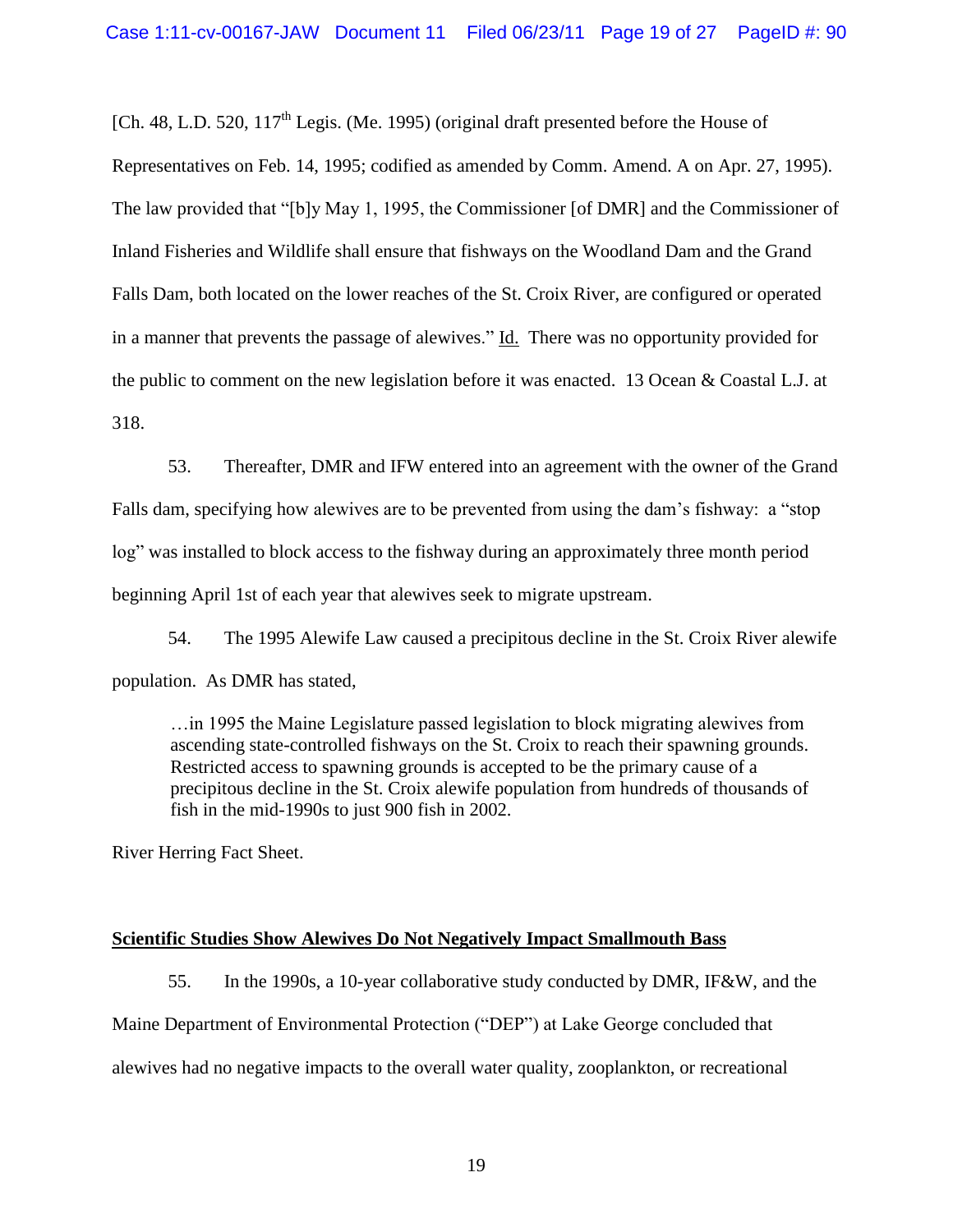fisheries of Lake George. River Herring Fact Sheet. DMR has posted the report of the study,

Kercheis, et al., Analysis of Impacts Related to the Introduction of Anadromous Alewives Into a

Small Freshwater Lake in Central Maine, USA (2002, revised 2004), at

http://www.maine.gov/dmr/searunfish/reports/lakegeorge04.pdf, and Plaintiffs incorporate by

reference herein this study.

56. A study published in 2006 by Dr. Theo V. Willis, a research scientist at the

University of Southern Maine,

… found no evidence from available historic data for Downeast Maine lakes that the presence of alewives systematically harmed smallmouth bass in terms of length, condition or growth…Alewives were not significant predators on smallmouth bass…Based on one year"s data, therefore, competition for food between the two species does not appear to be important…Smallmouth bass tournament returns in the past few years were similar in lakes with and lakes without alewives, suggesting that the quality of sport fishing for bass does not differ systematically between lakes with and lakes without anadromous alewives.

Id. DMR has posted this study at

http://www.maine.gov/dmr/searunfish/reports/stcroixalewifebass06.pdf, and Plaintiffs

incorporate it by reference herein.

# **The 2008 Alewife Law**

57. In March of 2008, in response to advocacy by Plaintiffs and others, the Maine Legislature considered "LD 1957," an act to repeal the 1995 state law closing fishways at the Woodland and Grand Falls Dam to anadromous alewives. The bill would have provided access to 52 percent of the alewives' natural spawning habitat available in the 1980s.

58. An amended bill was passed, however, opening fish passage at Woodland dam

only, and directing Maine fisheries commissioners to operate the Grand Falls fishway so as to

ensure that no alewives are allowed to pass.

The law in its entirety states: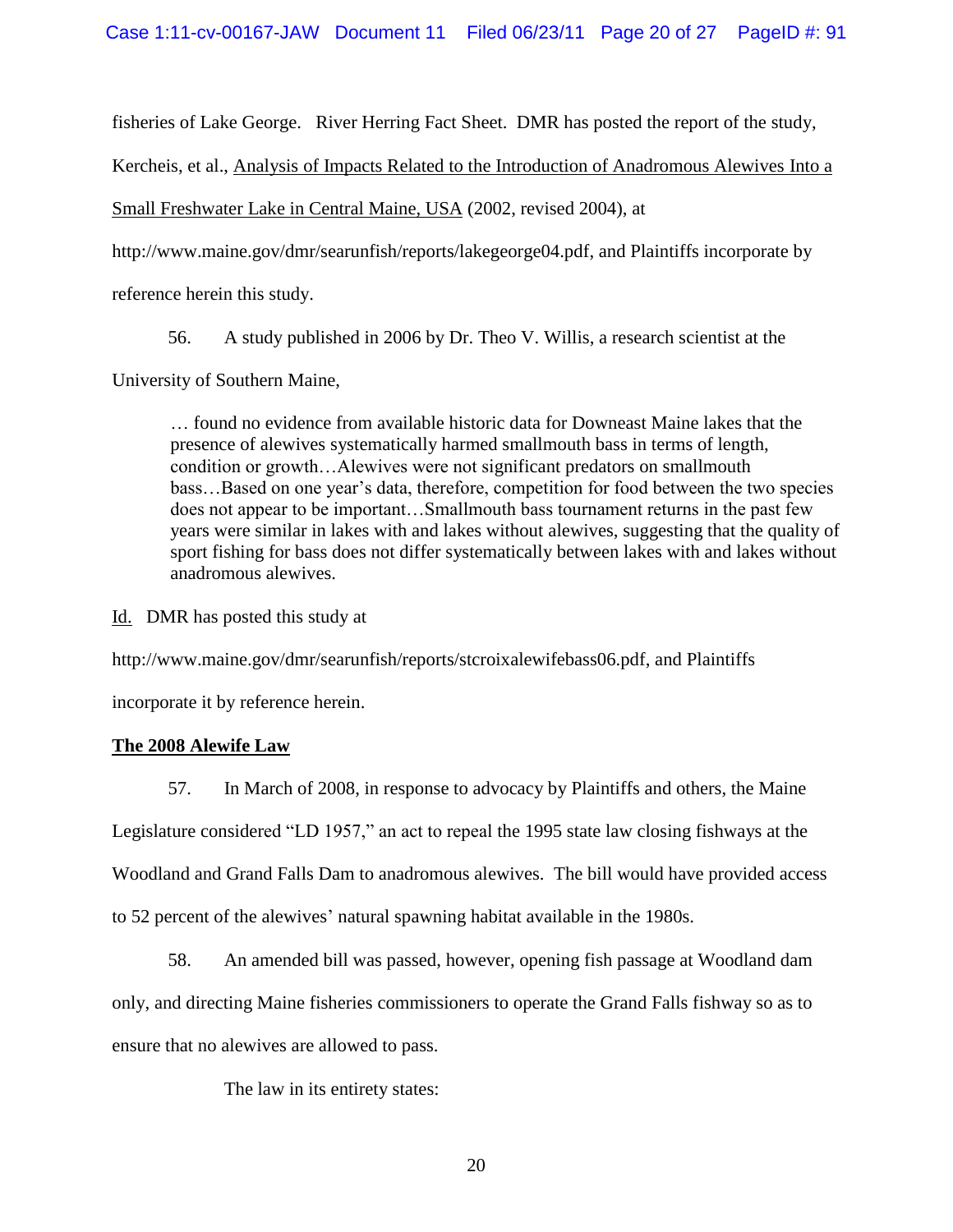Sec. 1. 12 M.R.S.A. §6134, as enacted by PL 1995, c. 48, §1, is repealed and the following enacted in its place:

§ 6134. Alewives passage; fishways on the St. Croix River

This section governs the passage of alewives on the Woodland Dam and the Grand Falls Dam located on the St. Croix River.

1. Woodland Dam. By May 1, 2008, the commissioner and the Commissioner of Inland Fisheries and Wildlife shall ensure that the fishway on the Woodland Dam is configured or operated in a manner that allows the passage of alewives.

2. Grand Falls Dam. The commissioner and the Commissioner of Inland Fisheries and Wildlife shall ensure that the fishway on the Grand Falls Dam is configured or operated in a manner that prevents the passage of alewives.

Public Law, 2007, c. 587, § 1;12 M.R.S.A. § 6134.

59. The 2008 Alewife Law is being implemented by the Commissioners of DMR and IFW. DMR and IFW entered into an agreement with the owner of Grand Falls dam, Domtar, specifying how alewives are to be prevented from using the dam"s fishway: a "stop log" is installed to block access to the fishway during an approximately three month period beginning April 1st of each year that alewives seek to migrate upstream. See Memorandum of Understanding Blocking access of sea-run alewives into the Grand Falls Flowage at the Grand Falls Dam fishway; A joint agreement of the State of Maine Department of Inland Fisheries and Wildlife, The State of Maine Department of Marine Resources Bureau of Sea-Run Fisheries and Habitats, and Domtar (2010). Attached as Ex. 1. This method of implementing the 2008 Alewife Law is both crude and comprehensive (blockage using stop logs), and is not selective for alewives; therefore the actions of Defendants prevent all migratory fish species from accessing their natural habitat during the months it is in place. The Memorandum of Understanding is in force today with the current owners of Grand Falls dam.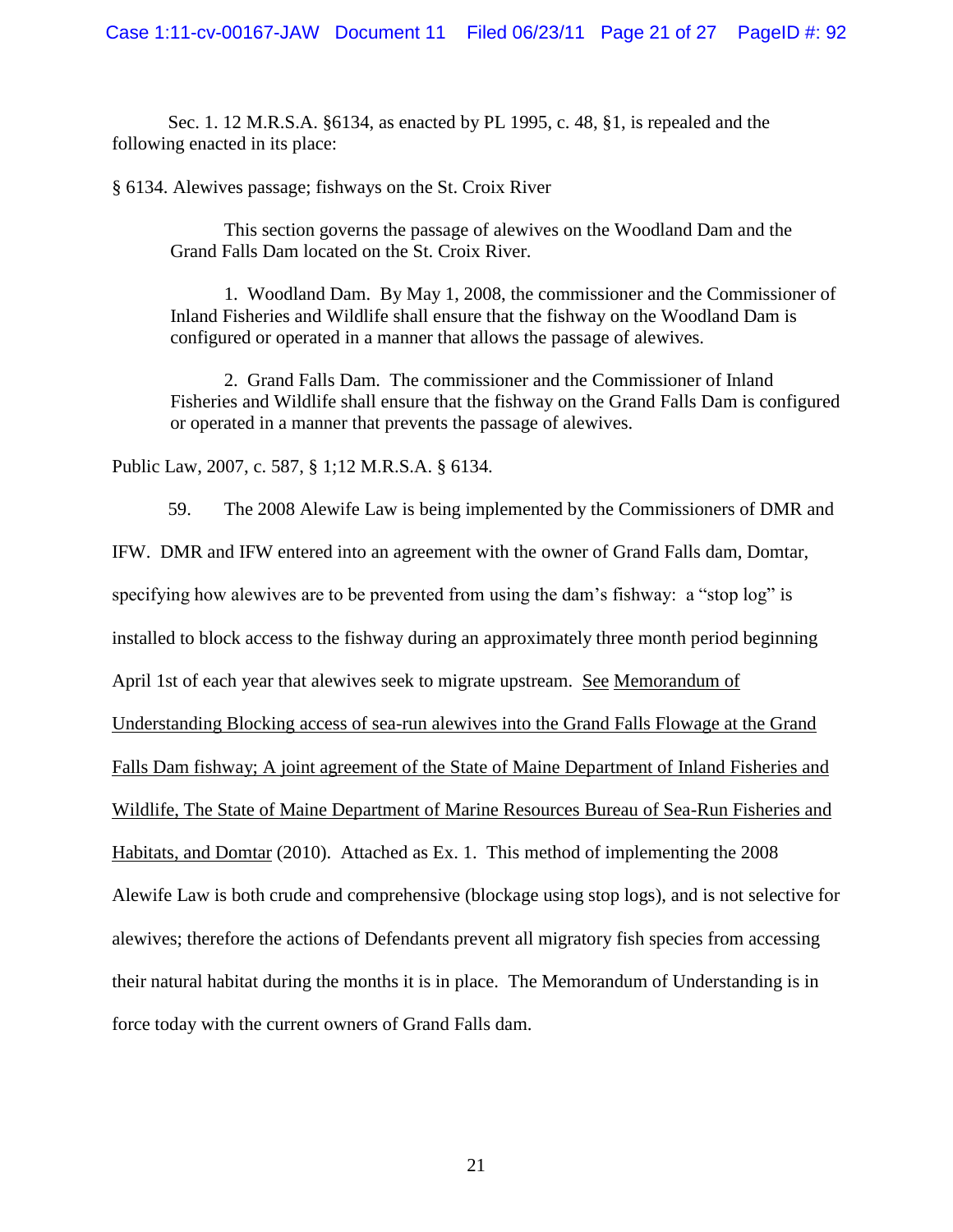60. In addition, because dams upstream from Grand Falls Dam are subject to re-

licensing by the Federal Energy Regulatory Commission ("FERC"), under the CWA the Maine DEP must be able to 'certify' during relicensing that such dams do not cause or contribute to any violations of state water quality standards. 33 U.S.C. § 1341. The 2008 Alewife law prevents the Maine DEP from issuing a certification for any upstream dam capable of ensuring attainment of water quality standards for the waterbodies above such dam. It also prevents expert agencies such as Maine DMR and U.S. Fish & Wildlife Service from effectively participating in and carrying out their legal duties related to such relicensing and certification.

61. The 2008 Alewife Law downgraded the water quality standards for the St. Croix River basin by eliminating 98 percent of alewives' spawning and nursery habitat in that River basin.

### **CAUSE OF ACTION**

# **THE 2008 ALEWIFE LAW AND THE ACTIONS BY THE COMMISSIONERS OF DMR AND IFW TO IMPLEMENT THAT LAW ARE PREMPTED BY THE CWA AND ITS IMPLEMENTING REGULATIONS**

62. Plaintiffs reallege and incorporate by reference paragraphs 1 through 61 in this Cause of Action.

63. Under the Supremacy Clause of the U.S. Constitution, a federal law or regulation may preempt, and thus invalidate, state law in one of three ways: (1) when language in a statute reveals an explicit congressional intent to preempt state law, (2) when statutory language creates a scheme of regulation so pervasive as to make reasonable the inference that Congress left no room for the States to supplement it, or (3) when the state law actually conflicts with federal law, that is, when compliance with both state and federal law is impossible, or when the state law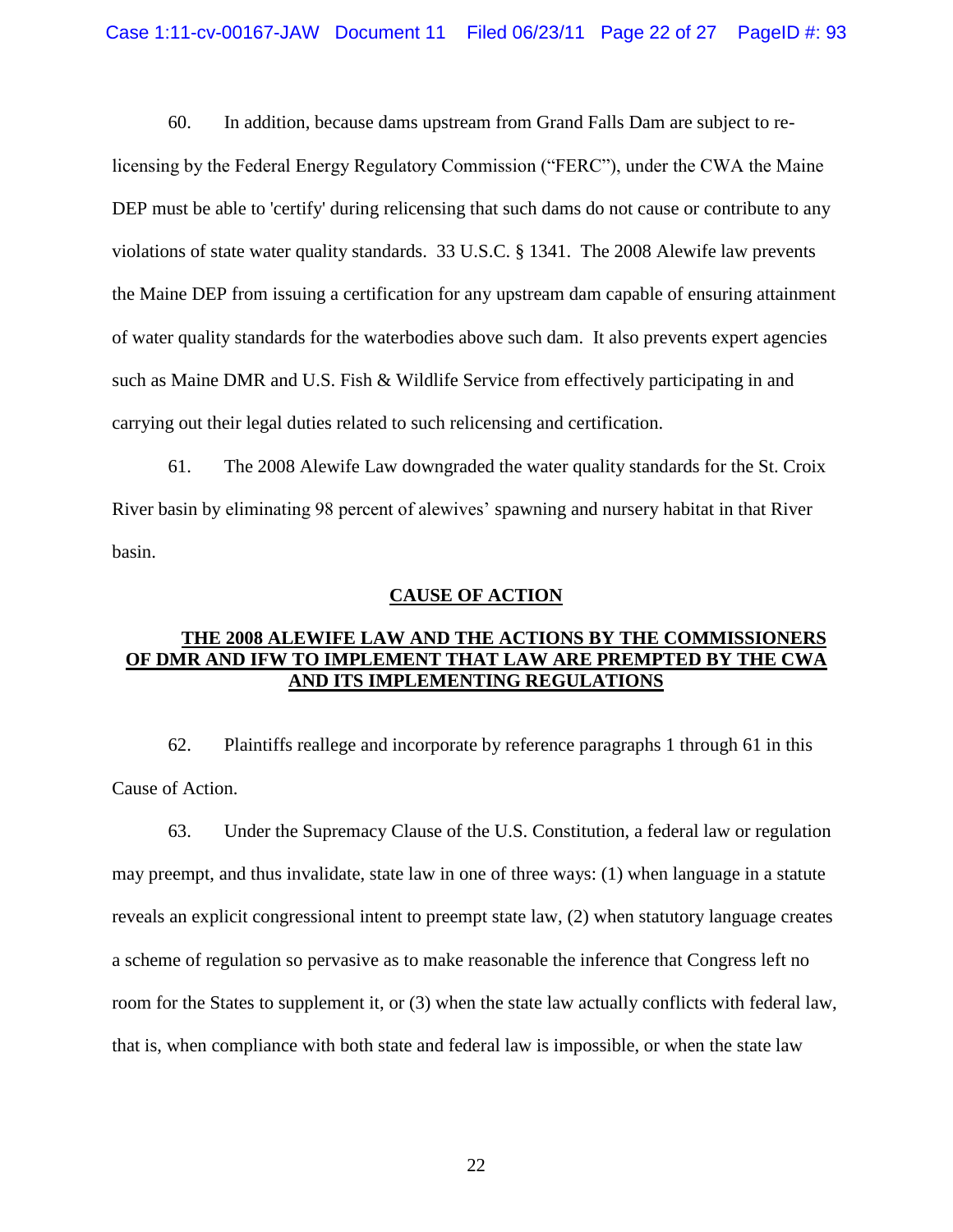stands as an obstacle to the accomplishment and execution of the full purposes and objectives of Congress. U.S. CONST. art. VI, cl. 2.

64. Pursuant to the Commerce Clause of the U.S. Constitution, Congress mandated that the nation"s waters be managed consistent with the requirements of the Clean Water Act. U.S. CONST. art. I, sec. 8, cl. 3; 33 U.S.C. §1251 et. seq.; 40 C.F.R. § Part 131.

65. Pursuant to the CWA and its implementing regulations, Maine adopted water quality standards for the St. Croix River Basin above the Grand Falls Dam that were approved by the EPA. 38 M.R.S.A. §467(13). These standards establish for all such waters the designated uses as fish habitat and for the human uses of recreation and fishing, id. § 465(2), (3); 465-A, and narrative criteria that require that the habitat be characterized as either "natural," or "unimpaired." Id.

66. Pursuant to the CWA, Maine water quality standards also include an antidegradation policy that protects existing in-stream uses and the water quality necessary to protect such uses. 38 M.R.S.A. § 464(4)(F)(1).

67. The CWA and its implementing regulations set forth mandatory procedural and substantive requirements for revising a state water quality standard, including that: (1) water quality standards and any amendments to them must be approved by EPA before they become effective*,* 33 U.S.C. § 1313; 40 C.F.R. § 131.21; (2) once a designated use is established in state water quality standards and approved by EPA, a less protective "sub-category" of that use for a specific waterbody may not be created unless and until a Use Attainability Analysis ("UAA") is performed and its conclusion, showing that the designated use is not achievable, is approved by EPA,  $40$  C.F.R. § 131.10(g), and; (3) where waters are meeting their designated uses, water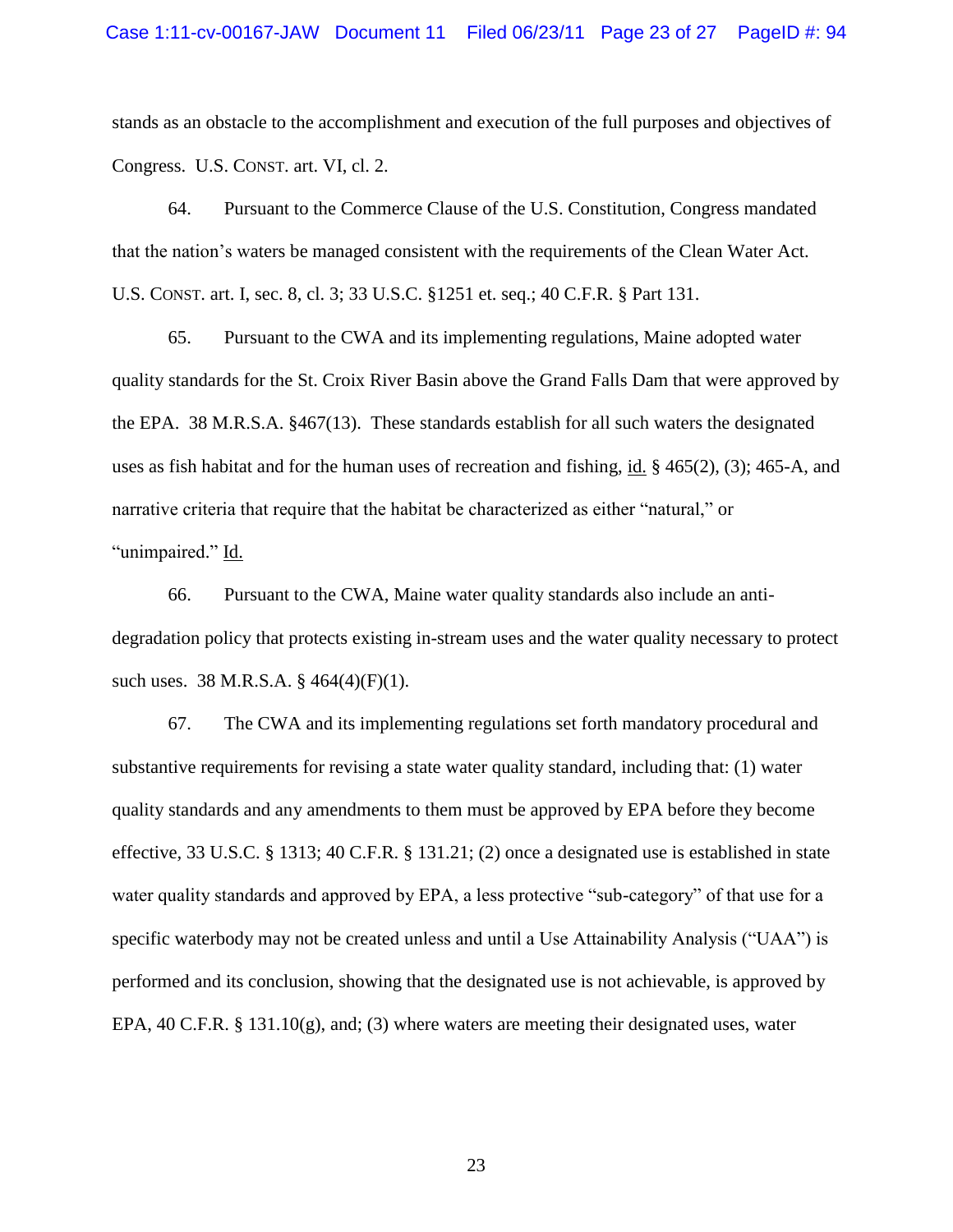quality standards can be revised only in compliance with the anti-degradation policy. 33 U.S.C. 1313(d)(4)(B) and 40 CFR § 131.12.

68. Pursuant to the CWA, its implementing regulations, and under Maine"s Water Quality Classification System, alewives and their habitat are designated as existing in-stream uses of the St. Croix River above the Grand Falls Dam. By blocking passage of alewives at Grand Falls dam and removing that keystone species from 98 percent of its habitat, the 2008 Alewife Law and the actions by Defendants to implement it lowered water quality standards and removed these designated and existing uses for the St. Croix River basin above Grand Falls dam. Concomitantly, designated uses of those waters for recreation and fishing have also been removed. In addition, as a result of the 2008 Alewife Law, the habitat of the Class A and GPA waters above the dam can no longer be characterized as natural, and the habitat of the Class B waters above the dam can no longer be characterized as unimpaired. The 2008 Alewife Law was never submitted to U.S. EPA for review and approval (and in fact has never been approved by EPA) as a change of water quality standards or a removal of designated uses.

69. The 2008 Alewife Law also impermissibly creates a less protective sub-category of the Class A, GPA, and B water quality standards for the St. Croix River Basin waters above the Grand Falls dam. The 2008 Alewife Law creates a subcategory of "natural except for alewives and alewife habitat" and "unimpaired without alewives and alewife habitat." Maine did not perform a UAA for creation of such a sub-category of waters or submit the results of a UAA to the U.S. EPA for approval. Even if Maine had performed a UAA, the EPA could not have approved the change because: (1) the waters above the Grand Falls dam fully attained their designated use as habitat for alewives for decades prior to the passage of the 2008 Alewife Law and would easily do so again but for the law and actions by Defendants; and (2) the elimination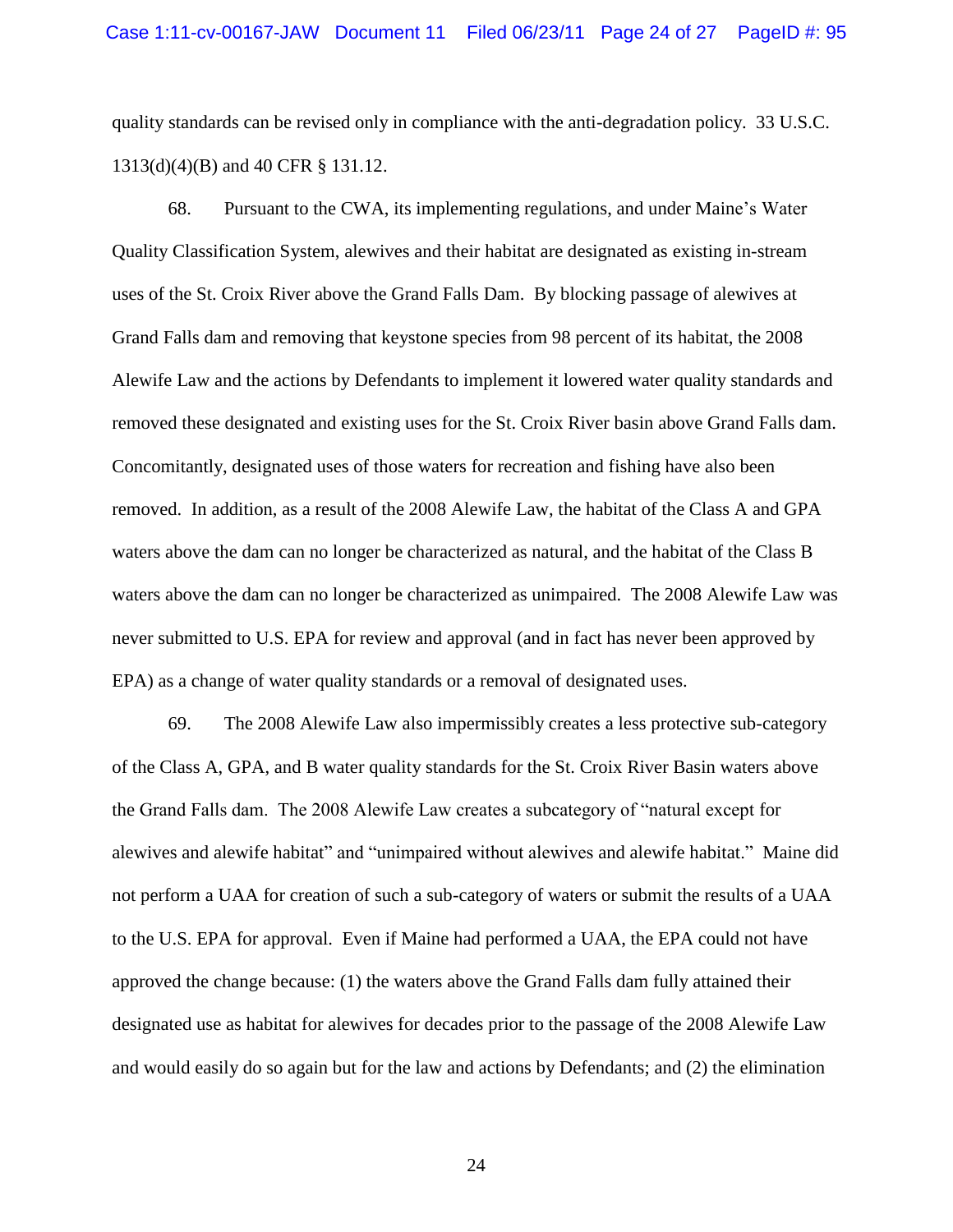of alewives and their habitat as an existing and designated use of these waters would violate Class C standards, the minimum allowed by the CWA, because the waters would no longer be suitable habitat for all indigenous fish. 38 M.R.S.A. §465(4).

70. The 2008 Alewife Law violates the anti-degradation policy because it weakens the in-stream use of the waters above Grand Falls dam as fish habitat for indigenous alewives, and other species that depend upon the presence of alewives.

71. Under the Supremacy Clause of the U.S. Constitution, a federal law or regulation may preempt, and thus invalidate, state law when language in a statute reveals an express congressional intent to preempt state law. U.S. CONST. art. VI, cl. 2. The CWA preempts Maine"s 2008 Alewife Law and the actions by Defendants to implement the law because the CWA and its implementing regulations require that water quality standards restore, maintain, and enhance the quality of the Nation"s waters, and explicitly prohibits revisions to Maine"s water quality standards unless such revisions are made pursuant to a rigorous review and approval process by the U.S. EPA.

72. Under the Supremacy Clause of the U.S. Constitution, a federal law or regulation may preempt, and thus invalidate, state law when Congress creates a scheme of regulation so pervasive as to make reasonable the inference that Congress left no room for the States to supplement it. U.S. CONST. art. VI, cl. 2. The CWA and its implementing regulations preempt Maine"s 2008 Alewife Law and the actions by Defendants to implement that law because the CWA establishes a comprehensive and detailed regulatory scheme for establishing and changing water quality standards, and the 2008 Alewife Law seeks to establish new (lower) water quality standards through actions taken entirely outside of the CWA"s regulatory scheme.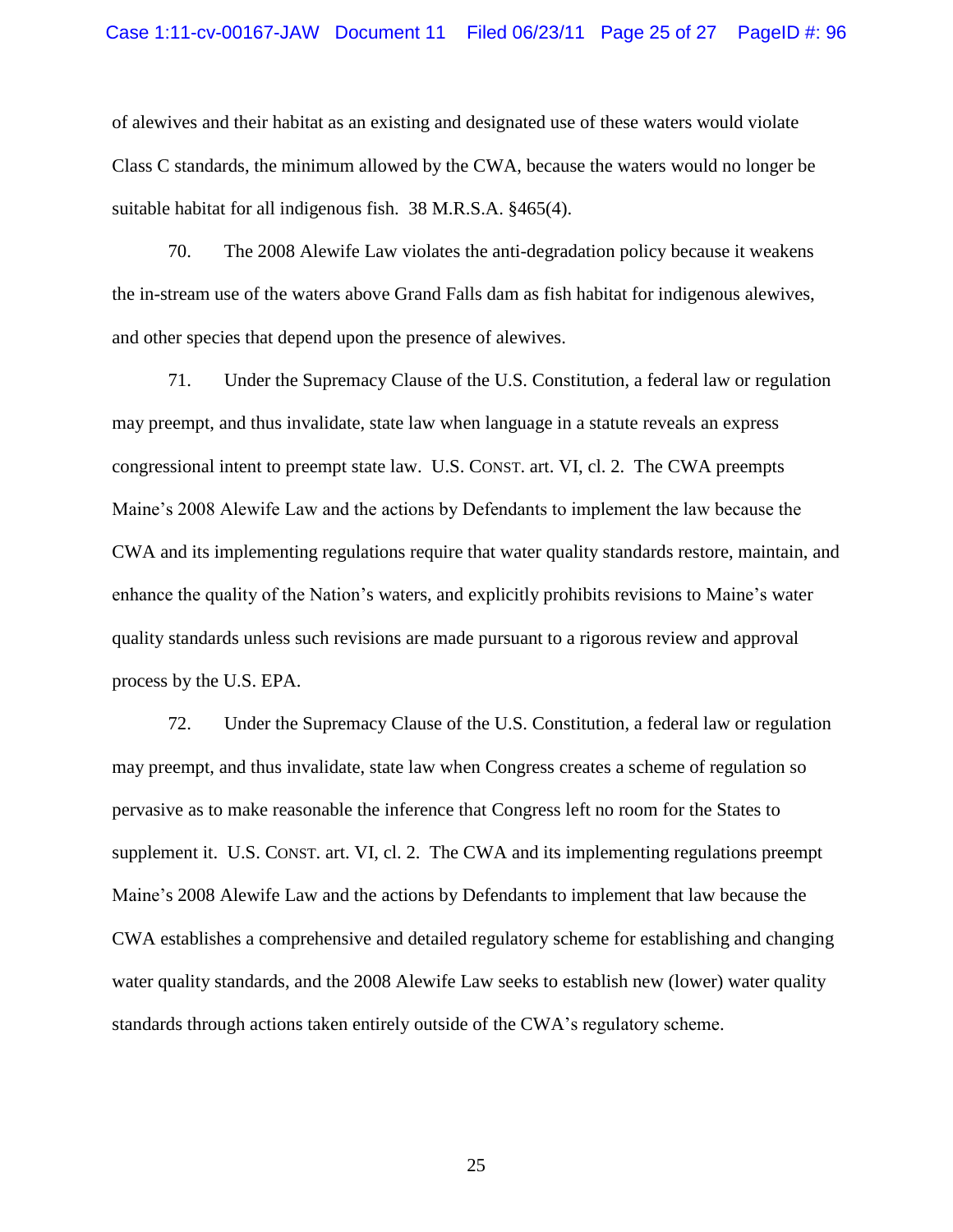73. Under the Supremacy Clause of the U.S. Constitution, U.S. CONST. art. VI., cl. 2, a federal law or regulation may preempt, and thus invalidate, state law when the state law actually conflicts with federal law, that is, when compliance with both state and federal law is impossible, or when the state law stands as an obstacle to the accomplishment and execution of the full purposes and objectives of Congress. The 2008 Alewife Law and the actions by Defendants to implement it impermissibly conflict with the fundamental CWA objectives to attain and maintain state water quality standards, and the high bar Congress set for revising such water quality standards through mandatory procedural and substantive requirements, because the law: (1) revised water quality standards for the St. Croix River basin without prior submission to, and approval from, the EPA; (2) changed designated use of the St. Croix River basin set forth in the water quality standards without a UAA, and; (3) violated the CWA"s anti-degradation policy, which prohibits elimination of existing uses and the weakening of water quality standards.

74. Section 1, Paragraph two of Maine"s 2008 Alewife Law, 12 M.R.S.A. §6134(2), and the actions by the Maine Commissioners of Marine Resources and Inland Fisheries and Wildlife to implement this law are pre-empted by the federal Clean Water Act and its implementing regulations and violate the Supremacy Clause of the U.S. CONST. art. VI, cl. 2.

#### **RELIEF REQUESTED**

Plaintiffs respectfully request that this Court enter judgment granting the following relief:

1. A declaration that Section 1, Paragraph two of Maine"s 2008 Alewife Law, 12 M.R.S.A. §6134(2) is pre-empted by the federal Clean Water Act, and invalid under the Supremacy Clause of the United States Constitution;